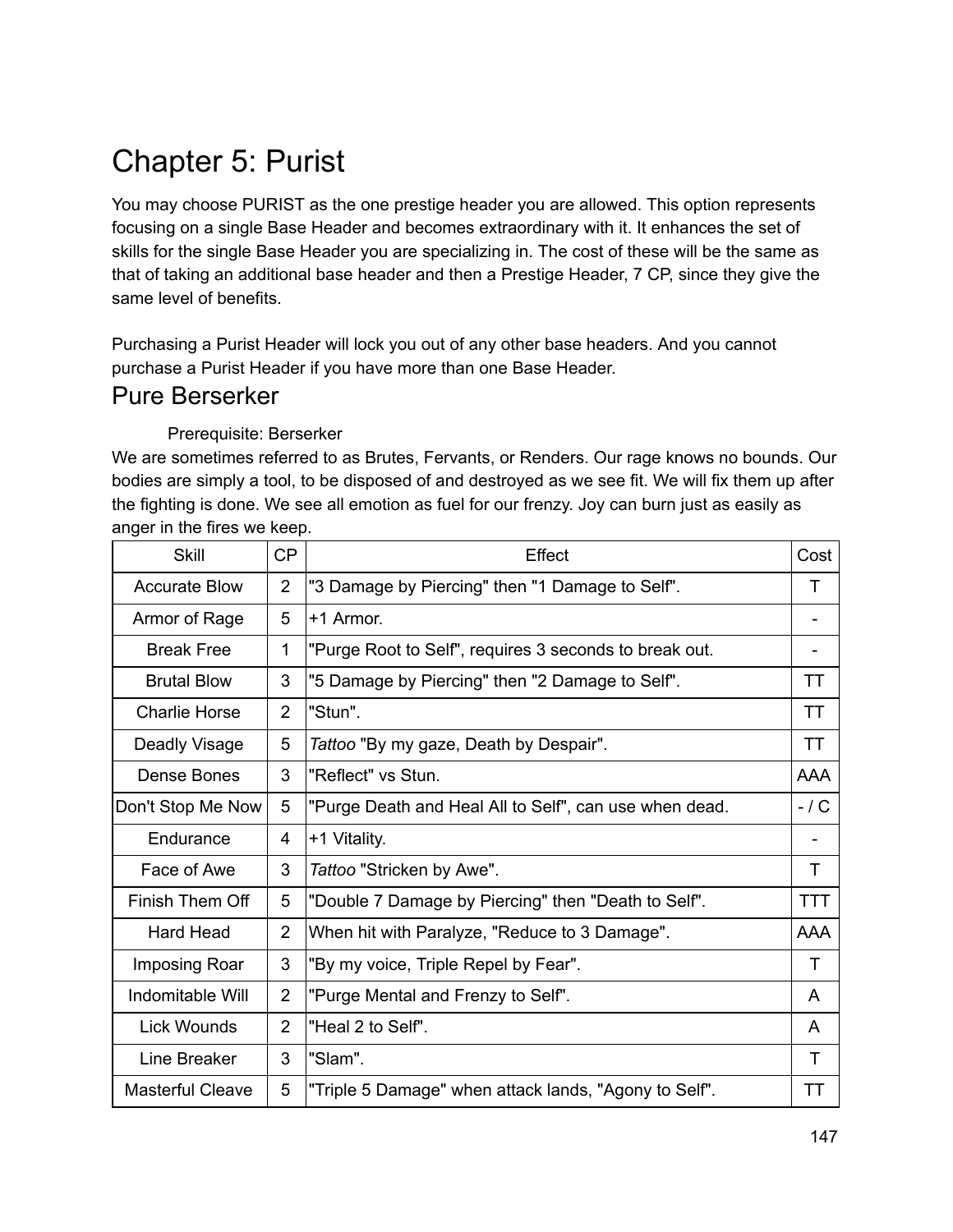| Medusa's Gaze          | 3 | Tattoo "Paralyze by Trance".                                           |     |
|------------------------|---|------------------------------------------------------------------------|-----|
| <b>Mortal Blow</b>     | 4 | "7 Damage by Piercing" then "3 Damage to Self".                        | TT. |
| Nightmare Mask         | 1 | Tattoo "Agony by Fear".                                                |     |
| <b>Painful Break</b>   |   | "2 Damage and Maim".                                                   |     |
| Rhino Hide             | 5 | +1 Vitality.                                                           |     |
| This Hurts You<br>More | 3 | After successful Deathstrike, "Heal 4 to Self".                        | AAA |
| <b>Unending Focus</b>  | 5 | At Unstable, "Frenzy to Self"; all damage "Reduce to Root". 5<br>mins. |     |

Accurate Blow - "3 Damage by Piercing" for 1 melee or missile attack. Then call "1 Damage to Self".

This skill costs 1 Threat.

**Armor of Rage** You gain an additional point of armor on top of whatever armor you currently wear and represent.

**Break Free** - "Purge Root to Self", requires 3 seconds roleplaying breaking out of the root effect.

This skill has not cost.

**Brutal Blow** - "5 Damage by Piercing" for 1 melee or missile attack. Then call "2 Damage to Self" after the attack lands.

This skill costs 2 Threat.

**Charlie Horse** "Stun" for 1 melee or missile attack. This skill costs 2 Threat.

**Deadly Visage** *Tattoo* You may use 3 tattoo effects at a time. "By my gaze, Death by Despair". You may use of this skill once per long rest.

This skill costs 2 Threat.

- **Dense Bones** You may call "Reflect" vs any Stun effect. This skill costs 3 Aegis.
- **Don't Stop Me Now** "Purge Death and Heal All to Self", this can be used when dead. First use free. Additional uses require 1 Clarity per use.

**Endurance** - You gain an additional point of vitality.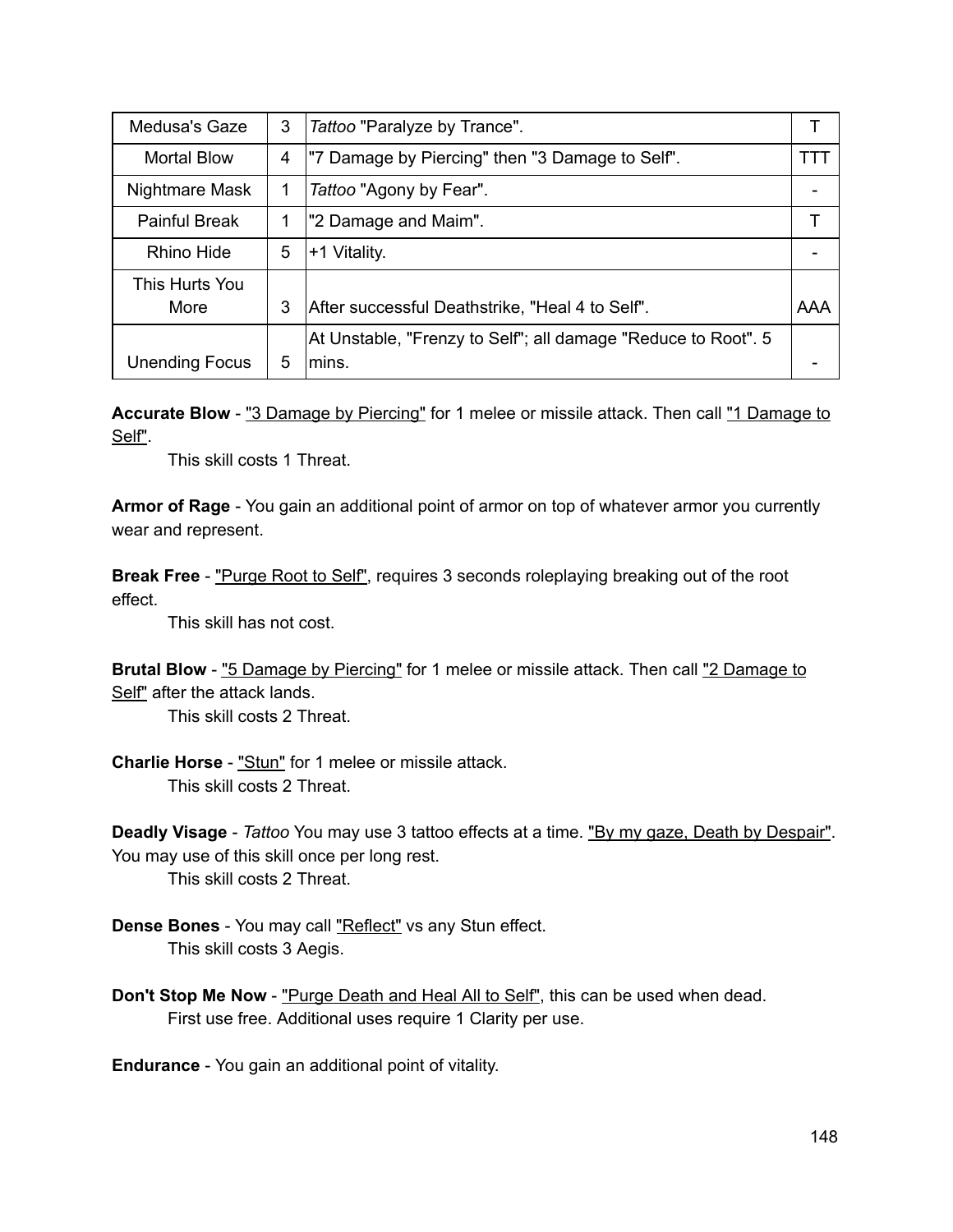**Face of Awe** *Tattoo* You may use 3 tattoo effects at a time. "Stricken by Awe". You may use of this skill once per long rest.

This skill costs 1 Threat.

**Finish Them Off** - "Double 7 Damage by Piercing" for 1 melee or missile attack. Then call "Death to Self"

This skill costs 3 Threat.

Hard Head - When hit with a Paralyze effect, "Reduce to 3 Damage". This skill costs 3 Aegis

**Imposing Roar** - "By my voice, Triple Repel by Fear" This skill costs 1 Threat.

**Indomitable Will** "Purge Mental and Frenzy to Self". This skill costs 1 Aegis.

Lick Wounds - "Heal 2 to Self" This skill costs 1 Aegis.

**Line Breaker** - "Slam" for 1 melee or missile attack. You must then ignore that target for 3 seconds. You must rest before you can use this skill again. This skill costs 1 Threat.

**Masterful Cleave** "Triple 5 Damage" for 1 melee or missile attack. When the attack lands, call "Agony to Self".

This skill costs 2 Threat.

**Medusa's Gaze** *Tattoo* You may use 3 tattoo effects at a time. "Paralyze by Trance". You may use of this skill once per long rest.

This skill costs 1 Threat.

**Mortal Blow** - "7 Damage by Piercing" for 1 melee or missile attack. Then call "3 Damage to Self".

This skill costs 3 Threat.

**Nightmare Mask** *Tattoo* You may use 3 tattoo effects at a time. "Agony by Fear". You may use of this skill once per long rest.

This skill has not cost.

**Painful Break** "2 Damage and Maim" for 1 melee or missile attack. This skill costs 1 Threat.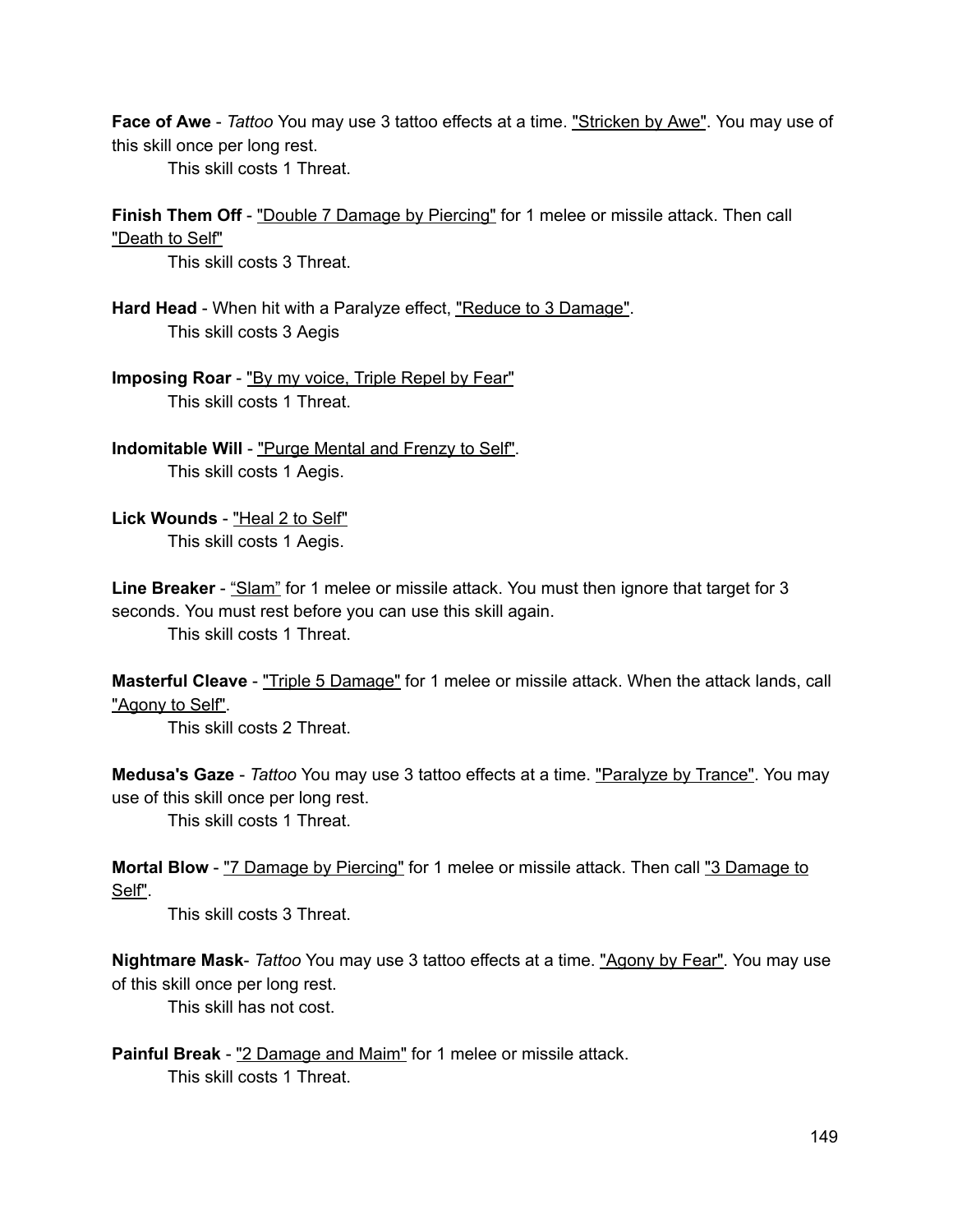**Rhino Hide** - You gain an additional point of vitality.

**This Hurts You More** After a successful Deathstrike, "Heal 4 to Self". This skill costs 3 Aegis.

**Unending Focus** - At Unstable (0 Vitality), stand up and call "Frenzy to Self". For all incoming damage for the next 5 minutes call "Reduce to Root". After 5 minutes fall to dead and begin a 1 minute death count before going to spirit per the usual death mechanic. You may use this skill once per long rest.

This skill has not cost.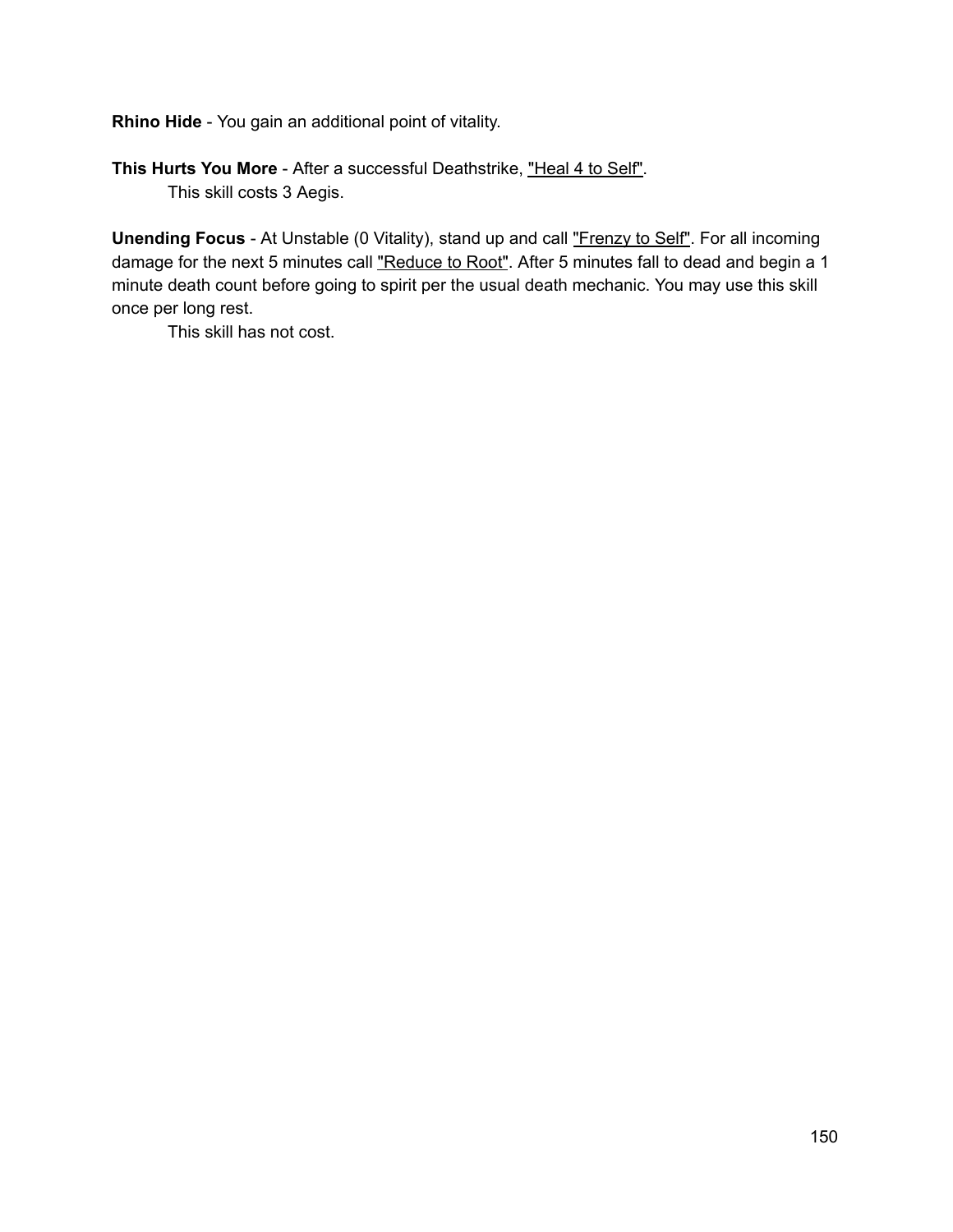# Pure Crafter

### Prerequisite: Crafter

We are sometimes called Artisans, Experts, or Savants. We seek a purity of art that is unmatched by any but our closest rivals. We will not be outdone in our field. We can turn the worst ingredients into works of art, sought after by the pickiest of collectors and can make potions others can't even imagine.

| <b>Skill</b>                 | <b>CP</b>      | Effect                                                         | Cost |
|------------------------------|----------------|----------------------------------------------------------------|------|
| <b>Adaptive Crafting 1-3</b> | $\overline{2}$ | Swap a component from another crafting discipline.             |      |
| <b>Armor Expertise</b>       | $\overline{2}$ | +1 Armor                                                       |      |
| <b>Armor Mastery</b>         | $\overline{2}$ | +1 Armor                                                       |      |
| <b>Collectors Hand 1-3</b>   | 1              | Start an event with 1 random ingredient per purchase.          |      |
| <b>Craft Armored Cloth</b>   | 1              | Can craft simple cloth that provides 1 Armor.                  |      |
| <b>Crafters Might</b>        | $\overline{2}$ | "5 Damage"                                                     | Т    |
| <b>Crafters Cadence</b>      | 3              | "Double 6 Damage"                                              | ТT   |
| <b>Efficient Crafter</b>     | 4              | Craft two copies of any recipe.                                |      |
| <b>Efficient Projector</b>   |                |                                                                |      |
| Holster                      | 5              | May equip two projectors.                                      |      |
| Experimentation              | 2              | Info Skill: Develop new recipes.                               |      |
| <b>Expose Openings</b>       | $\overline{2}$ | "Stun"                                                         | TТ   |
| Hasty Crafting 1-3           | 3              | Craft any recipe in 3 seconds. Must us R, E, or S to craft it. |      |
| If I Made it                 | 4              | Use any item you made. Even if not skilled in its use.         |      |
| I Made This                  | 5              | Make master recipes without help.                              |      |
| Meet and Make                | $\overline{2}$ | Info Skill: Consult other crafters.                            |      |
| Projectors Are               |                |                                                                |      |
| Simple 1-2                   | 5              | Equip a projector as a simple item.                            |      |
| Projector Repair             | 1              | Can repair a Rune Projector in 5 minutes.                      |      |
| <b>Quick Projector Fix</b>   | 4              | Can repair a Projector in one minute. Once per long rest.      |      |
| Rune Projector 1-3           | $\overline{2}$ | Can make a Rune Projector.                                     |      |
| <b>Rust Over</b>             | 5              | "Paralyze"                                                     | ТT   |
| Sunder Armor                 | 5              | "Destroy All Armor"                                            | ТT   |
| Tighten up                   | 3              | "By Your Name [CharacterName] Repair All Armor"                | AA   |
| <b>Timely Crafter</b>        | 3              | Make any recipe in a single crafting session.                  |      |
| Weigh Down                   | 1              | "Root" at the cost of one crafting component.                  |      |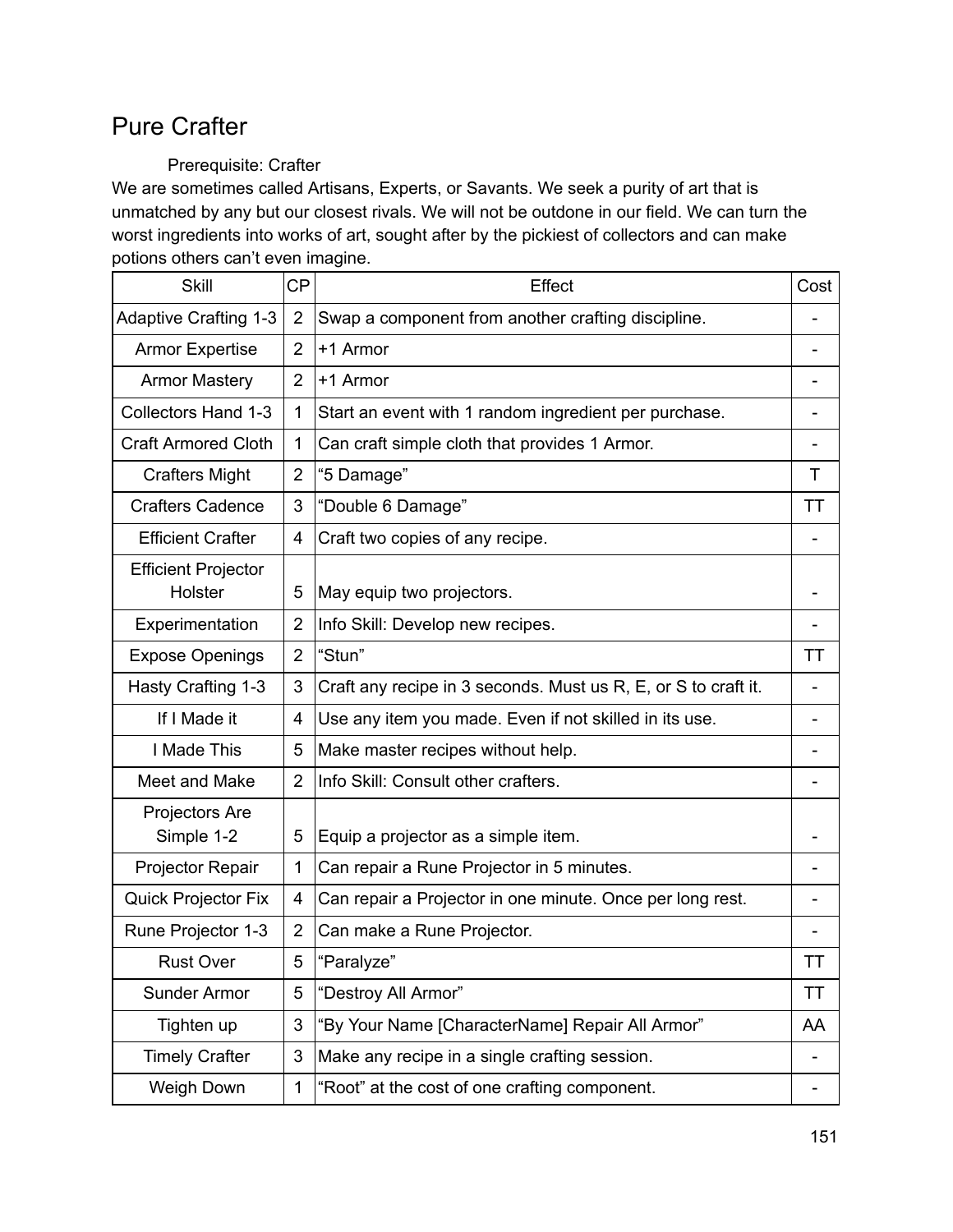**Adaptive Crafting 13** Swap a component of equal rarity from another crafting discipline for an ingredient in the recipe you are crafting once per event. Limit one component swapped per purchase.

**Armor Expertise** - You gain an additional point of armor on top of whatever armor you currently wear and represent.

**Armor Mastery** - You gain an additional point of armor on top of whatever armor you currently wear and represent.

**Collectors Hand 13** Start an event with 1 common ingredient from a random discipline per purchase.

**Craft Armored Cloth** Create a simple item of cloth that provides 1 Armor that anyone can wear. This armor does not stack with any other armor. The highest valued armor takes precedent.

**Crafters Might** "5 Damage" for 1 melee or missile attack. This skill costs 1 Threat.

**Crafters Cadence** "Double 6 Damage" for 1 melee or missile attack. This skill costs 2 Threat.

**Efficient Crafter** - Craft two copies of any recipe for the addition of any single common component while producing the recipe.

#### **Efficient Projector Holster**

Prerequisite: Rune Projector 1.

You may equip two projectors at the cost of one consumable slot. Only one consumable slot may benefit from this skill at a time.

**Experimentation** - Info Skill: You may spend time between events performing experiments using available ingredients and recipes to develop a new one. List resources available and the sort of recipe sought. Results will indicate if any of the resources were not consumed and will provide either a new recipe or information on how to proceed next or a something to pursue.

**Expose Openings** - "Stun" for 1 melee or missile attack. This skill costs 2 Threat.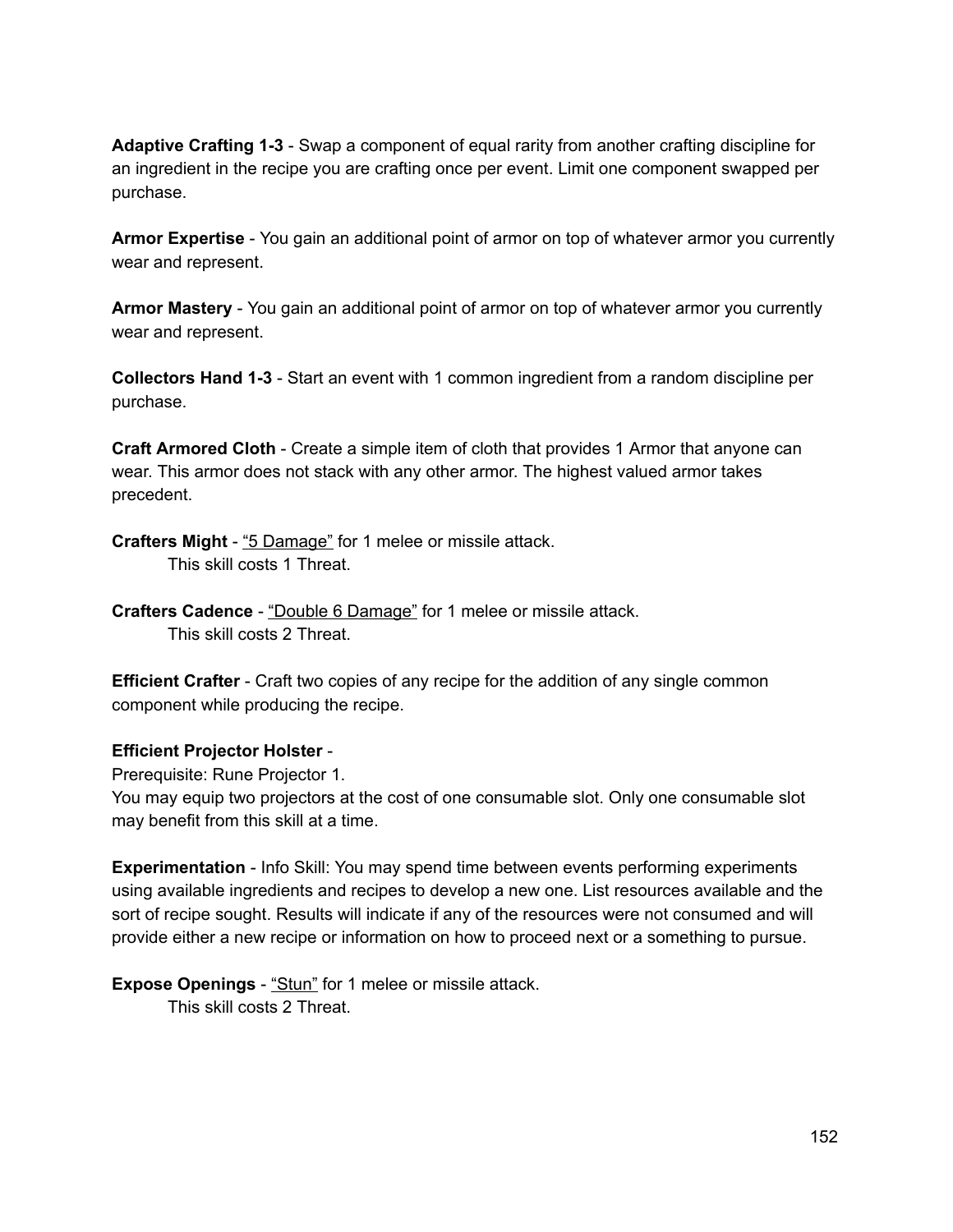**Hasty Crafting 13** Craft any recipe in your crafting recipe book paying its full ingredient cost in Rare, Exotic, or Special ingredients in place of its listed cost. This swapped ingredients must be equal to or better than the ingredients listed in the recipe. This item takes three seconds to assemble and does not require a workshop. This may be done once per purchase per day (Each day starting at 6:00 pm).

If you had open attunement slots at the end of your last long rest, you may immediately attune this item in that item slot. Otherwise you must use the item immediately.

**If I Made it** Once per Event you may use an item you made as if you had any single required skill or header to use it.

**I Made This** You may make master recipes without needing a second set of hands to aide in its creation. This costs one extra common resource for each recipe you make this way.

**Meet and Make** Info Skill: You can ask a question of fellow crafters between events. Ingredients, crafter goods, and rare recipes are suitable bribes for better information.

#### **Projectors Are Simple 12**

Prerequisite: Efficient Projector Holster.

You may equip a projector as a simple item. They must still be sustained but do not occupy a consumable item slot during play.

**Projector Repair** - You can repair a Rune Projector in 5 minutes.

**Quick Projector Fix** You can repair a Projector in one minute. You can do this once per long rest.

**Rune Projector 13** You may wield rune projectors with the purchase of this skill. A rune projector is a tube like device that launches a projectile powered by runes. These items are fairly unstable, but powerful. They are capable of dealing "3 Damage" as a base projector. After they deal damage the barrels breach and require extensive repair time, this taxing activity takes a long rest. You may also craft modifications to projectors. Projectors may benefit from any other crafted items that do not modify damage if they come from other crafting disciplines. Damage modification to Projectors can only come from this crafting discipline. All Projector attacks are delivered "by Weapon," which may be dropped from the call, unless the recipe gives it another trait. You must have appropriate representations for your Projector. This should look more like a mortar tube than a dart blaster.

You must carry a recipe book that describes the recipes you know and you must have a workshop prop on site that represents this skill.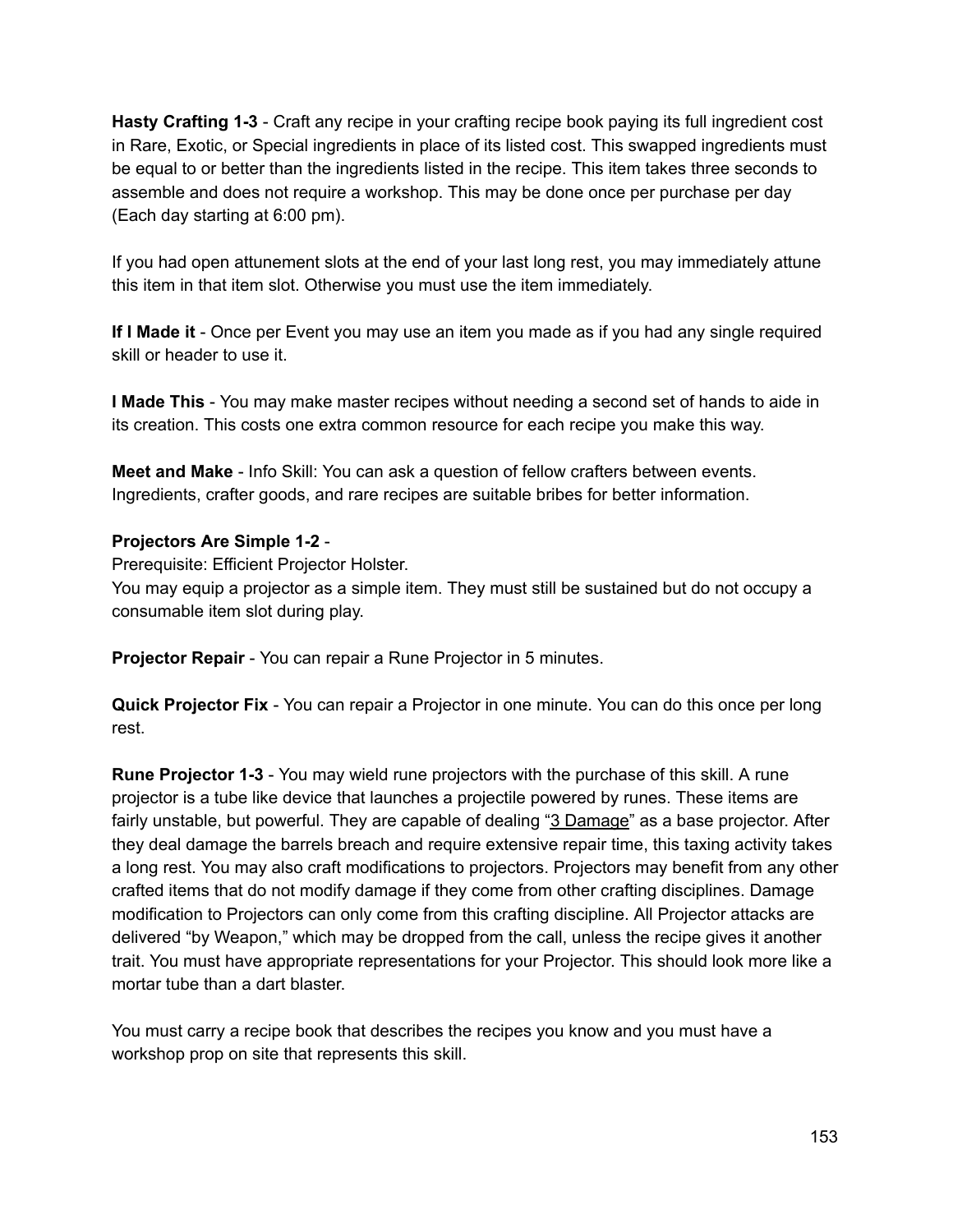You can make 1 rune projector item at a time per purchase by actively carrying the ingredients for the recipe on your person. You may also store components at your workshop/lab.

You may make Rune Projectors.

- **Rust Over** "Paralyze" for 1 melee or missile attack. This skill costs 2 Threat.
- **Sunder Armor** "Destroy All Armor" for 1 melee or missile attack. This skill costs 2 Threat.
- **Tighten up** "By Your Name [CharacterName] Repair All Armor" This skill costs 2 Aegis.

**Timely Crafter** - Make any recipe in a single crafting session except master recipes. Can include master recipes if you have "I Made This". Requires all the crafting components to be present.

**Weigh Down** - "Root" for 1 melee or missile attack at the cost of one crafting component.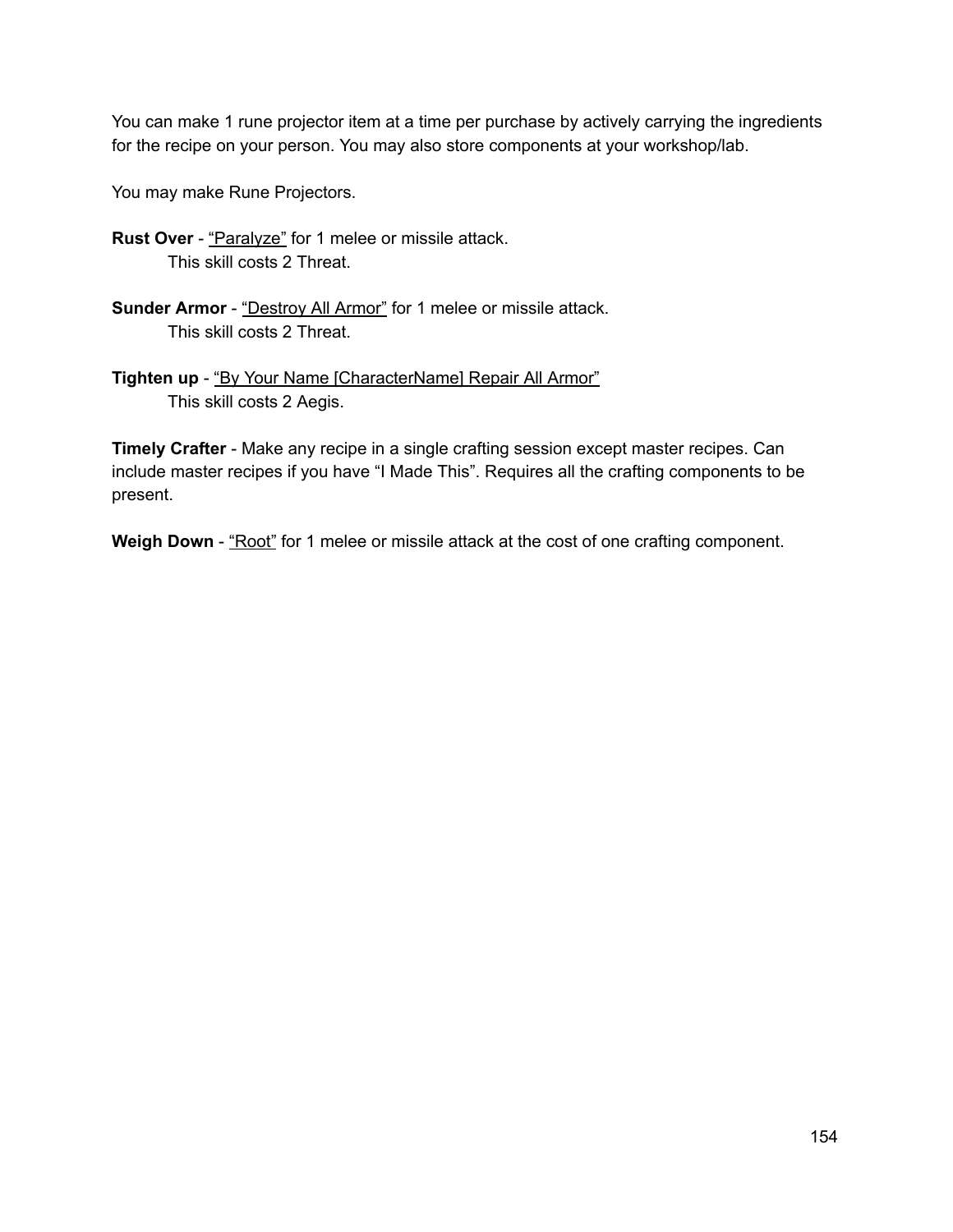# Pure Mage

### Prerequisite: Mage

We are sometimes called Arcanists, Occultists, or Wizards. We have employed our minds to the task of study to attain spells never considered more than legend. We have perfected our spells to the point they are nearly effortless. We have learned to manipulate the magic we know into new forms and have learned spells truly unique to ourselves.

| <b>Skill</b>                                         | <b>CP</b>      | Effect                                                                                           | Cost       |
|------------------------------------------------------|----------------|--------------------------------------------------------------------------------------------------|------------|
| Abjure Magic                                         | 3              | "Reflect [Trait]".                                                                               | $- / * *$  |
| <b>Advanced Mage Armor</b>                           | 1              | Medium Armor without wearing an armor rep.                                                       |            |
| Deep Wells of Magic                                  | 5              | 4 additional Determination to you Determination pool.                                            |            |
| Double Trouble                                       | $\mathbf 1$    | "Double" any called Damage attack using your magic.                                              | $T+*$      |
| <b>Duelists Disarm</b>                               | 3              | "Disarm by [Trait]".                                                                             | T          |
| <b>Effigy Magic</b>                                  | $\mathbf 1$    | Create an ad hoc ritual. "Inflict Effigy by [Trait]".                                            |            |
| Feel the Flow                                        | 2              | Regain 1 point of Determination spent since last Long<br>Rest.                                   |            |
| Grand Master 1-3                                     | 3              | Triple uses of any one spell. Once per event.                                                    | $T+*$      |
| Primal Magi - Absorb                                 | $\overline{2}$ | "Cure [Effect]" then "[Effect] by [Trait] to Self".                                              | A          |
| Primal Magi - Absorb Pain                            | $\overline{2}$ | "Reduce to Waste [X] Vitality". One use per long rest.                                           |            |
| Primal Magi - Absorb<br><b>Through Aegis</b>         | $\overline{2}$ | "Reduce to Waste [X] Aegis". One use per long rest.                                              |            |
| Primal Magi - Absorb<br><b>Through Determination</b> | $\overline{2}$ | "Reduce to Waste [X] Determination". One use per<br>long rest.                                   |            |
| Primal Magi - Absorb<br><b>Through Threat</b>        | $\overline{2}$ | "Reduce to Waste [X] Threat". One use per long rest.                                             |            |
| Primal Magi - Channel                                | $\overline{2}$ | "Purge [Effect] to Self" then "[Effect] by [Trait]".                                             | $-1***$    |
| Primal Magi - Channel<br>Pain                        | $\overline{2}$ | "Cure Waste to Self" then "[X] Damage by [Trait]". One<br>use per long rest.                     |            |
| Primal Magi - Combine                                | $\overline{2}$ | "Purge [Effect] to Self" and "Purge [Effect] to Self" then<br>"[Effect] and [Effect] by [Trait]" | $- 1***$   |
| Primal Magi - Shed                                   | 2              | "Imbue by [Trait]" on long rest is complete."Cure All to<br>Self".                               |            |
| Ritual Magic 1-3                                     | 3              | You may lead rituals and power them yourself                                                     |            |
| Strengthened Magic 1-3                               | 3              | "by Piercing" trait for spells 2 times                                                           | $T+*$      |
| <b>Studious Illuminator</b>                          | 4              | Use one scroll twice per long rest.                                                              |            |
| Suffuse With Magic                                   | $\mathbf{1}$   | "Cure Death by [Trait]".                                                                         | <b>AAA</b> |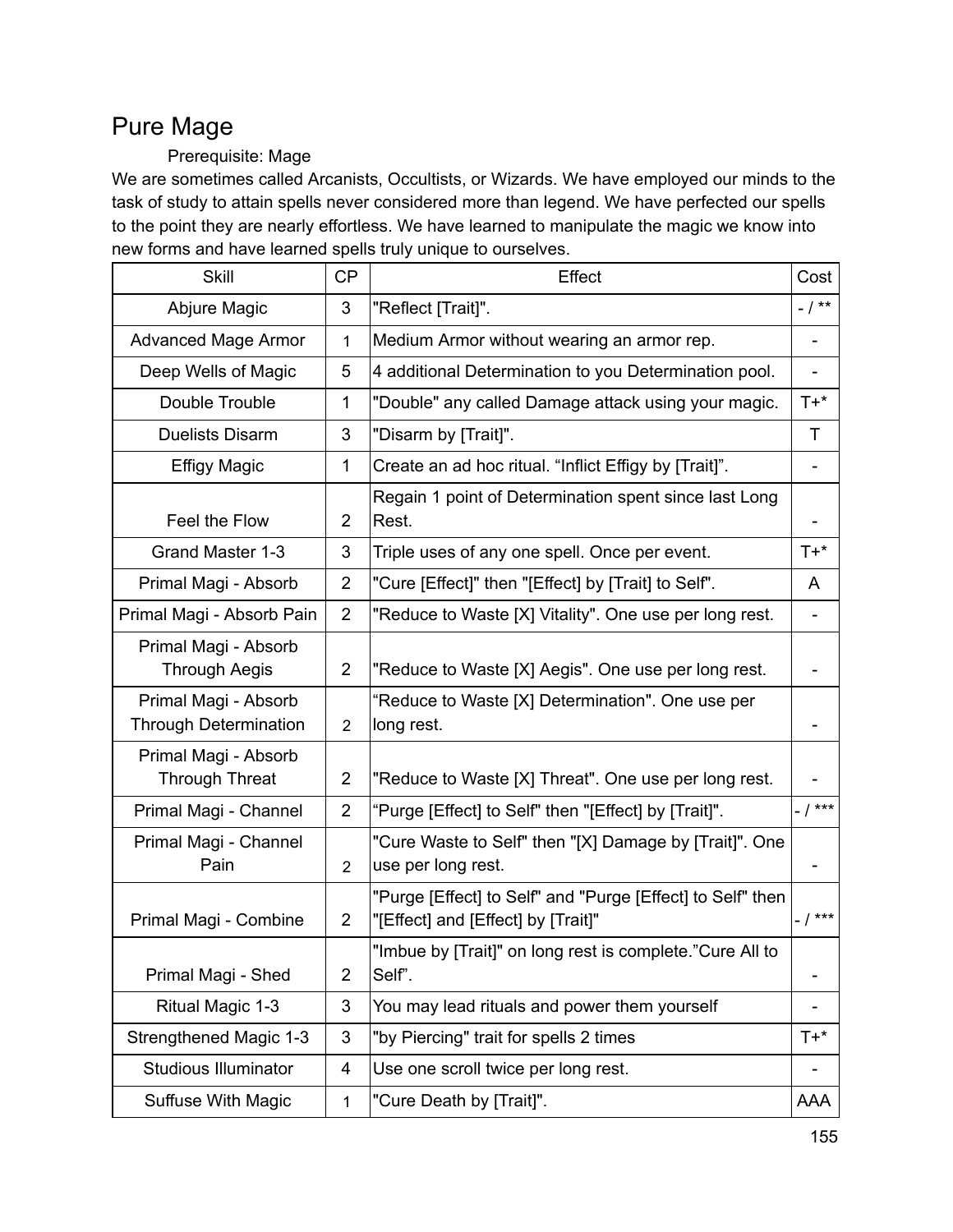- See spell lists for additional cost.
- \*\* Cost of 1C or 5D
- \*\*\* Cost of 1C or 6D

**Abjure Magic** - Choose any Trait you know when using this spell. You may cast "Reflect [Trait]". First use free. Additional uses require 1 Clarity or 5 Determination per use.

#### **Advanced Mage Armor**

Prerequisite: Medium Armor.

Gain the benefits of medium armor while wearing appropriate mage clothing enhanced by charms, jewels, runes, or fetishes.

**Deep Wells of Magic** - Gain 4 additional Determination to your Determination pool from Sorcerer Supreme. This additional Determination refreshes whenever your Determination refreshes.

**Double Trouble** - "Double" any called Damage spell attack. You must still pay the cost of the base spell but this alters the call. 2 uses per long rest.

*Ex: When casting Disrupt, Tim decides to double the damage to ensure the earth elemental before them can not harm their friends. Tim pays the 2 Threat for the spell, and an additional Threat to use Double Trouble. Tim calls "Fall back to the heart of the world, Double 7 Damage to Elemental". Normally their Disrupt spell would only deal 7 damage to the elemental but this skill improved their damage.*

This skill cost is that of the spell cast plus an additional 1 Threat to the cost for the modification.

**Duelists Disarm** - You get "Disarm by [Trait]" as a spell attack using any Trait you know. This skill costs 1 Threat.

**Effigy Magic** - Create an ad hoc ritual, using an effigy. An effigy must be a representation of your target in a scroll, drawing, name, or clay. This effigy must be built while performing the ritual. In addition you must write an inflict card to hand to the target which will describe in plain text the intention of your ritual.

Key Note: No Effigy Magic may ever force a target to lose their free will in a manner that makes them do actions they (especially the person representing the target, ie, the real world person) wouldn't consider doing normally. They may be convinced to listen to you specifically from the ritual, but they will still act under their own decision making power, even if your suggestions bear more weight than they normally would, much like a deeply trusted friend.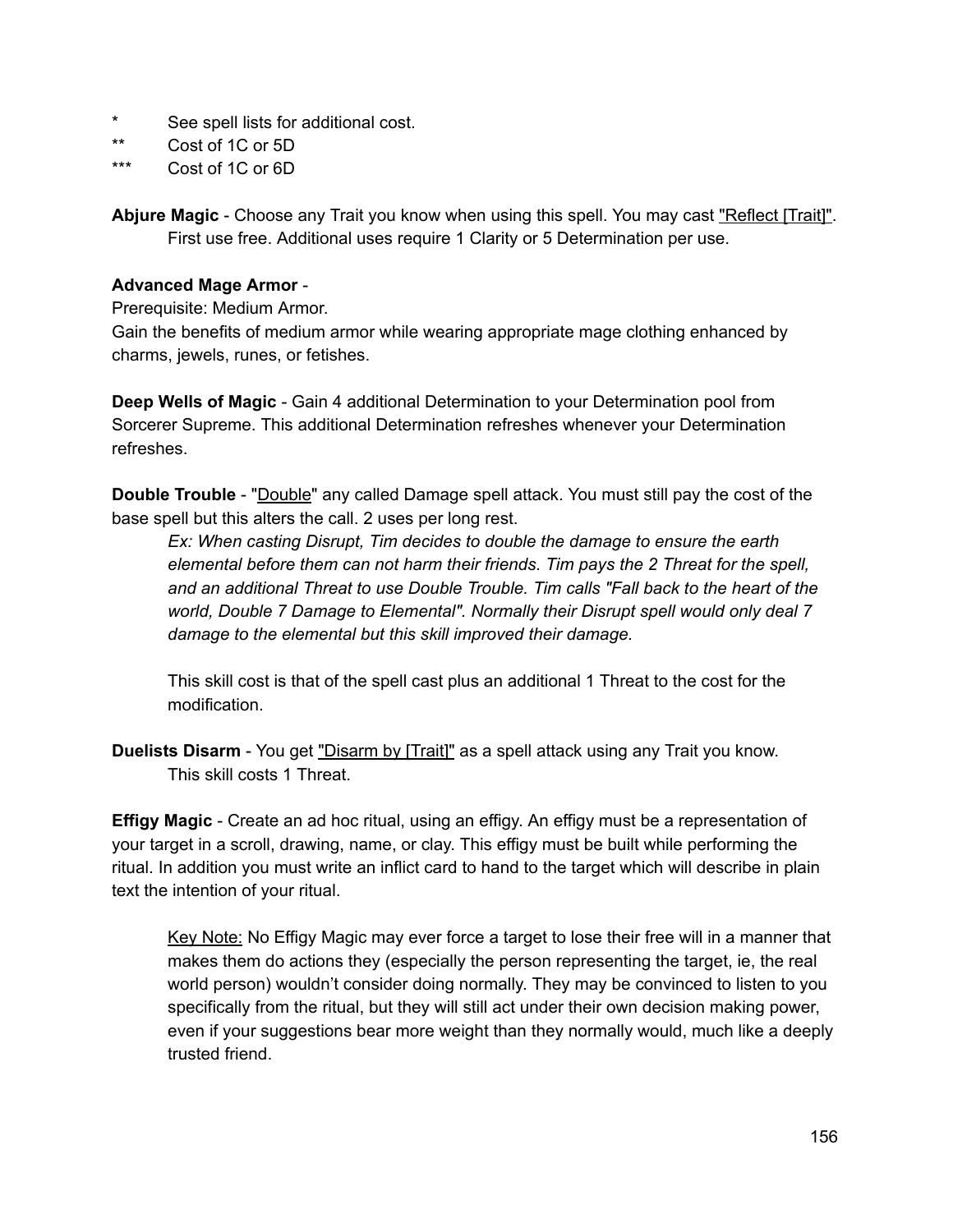This magic may never be employed for negative effects against anyone with the "Town" trait when used by a character with the "Town" trait.

The benefits or detriments caused by this magic may never increase attribute pools.

Remember when creating effects, that as stated in our "Theme" section, this is intended as a PvE game with consent based PvP combat. Anyone that does not consent to the inflict described may instead take "Reduce to Double 5 Damage by Effigy" instead, which must be clearly written on the inflict card.

Once the Inflict card and Effigy are complete, call "Inflict Effigy by [Trait]". Choose any Trait you know. The target may reduce the inflict effect instead of taking the actions described, meaning the ritual was unsuccessful or less effective than intended.

The chances of this magic working as intended increases as more people and elements are involved in it. The weaker the described effect is the more likely it is to take effect. The stronger the effect, the more must be involved in the ritual for it to work.

*Tim performs Effigy Magic on the Unmaker of Lawless Fae (Ulf). They have been dealing with this entity for quite some time and have learned that Ulf is immune to most magic. Their friends are strong mages, but none of them are much good with blades, so Tim creates an Effigy of Ulf to make them susceptible to their friends magic. Tim and* their friends pull together a plan to call Ulf to their home turf and spring a trap with the whole town on Ulf. Tim will begin their Effigy ritual as soon as Ulf appears and the rest of *town will keep Ulf and their allies busy. Tim and their friends gather around and start chanting in unison their intent to weaken Ulf to magic. Some of the town picks up the chant as well. Tim finishes a clay sculpt that looks roughly like Ulf, if you squint until your eyes are nearly shut. Tim then finishes the Inflict card stating "With this Effigy and Chant, the Unmaker of Lawless Fae, Fisadesuvwoad, will be weak to all magic cast by those in this town. As weak to such magics as they are to the blades of our warriors." Tim, satisfied with the description builds the chant louder and louder as they and their friends rush towards Ulf. Tim throws a spell attack at Ulf "Inflict Effigy by Despair". Ulf takes the hit, calls "Imbue to Spirit" and walks over to Tim's player to review the inflict effect, then returns to where they were standing before going to spirit and calls "Purge Spirit to Self." Ulf falls down screaming in pain. Tim and their allies assumes their Effigy failed as Ulf mutters some soft words. Ulf turns on Tim in a rage, howling in their face as they strike, and Tim's friend in panic throws a spell attack "7 Damage by Fire". A look of fear comes over the Ulf's face and they try to run as Tim and friends bury the creature in spells.*

A bit of a long winded example, but this embodies the intent of this skill. There are infinite variations of possibility here. Be creative. Avoid effects that control the actions of others, and instead shape the battlefield to your advantage.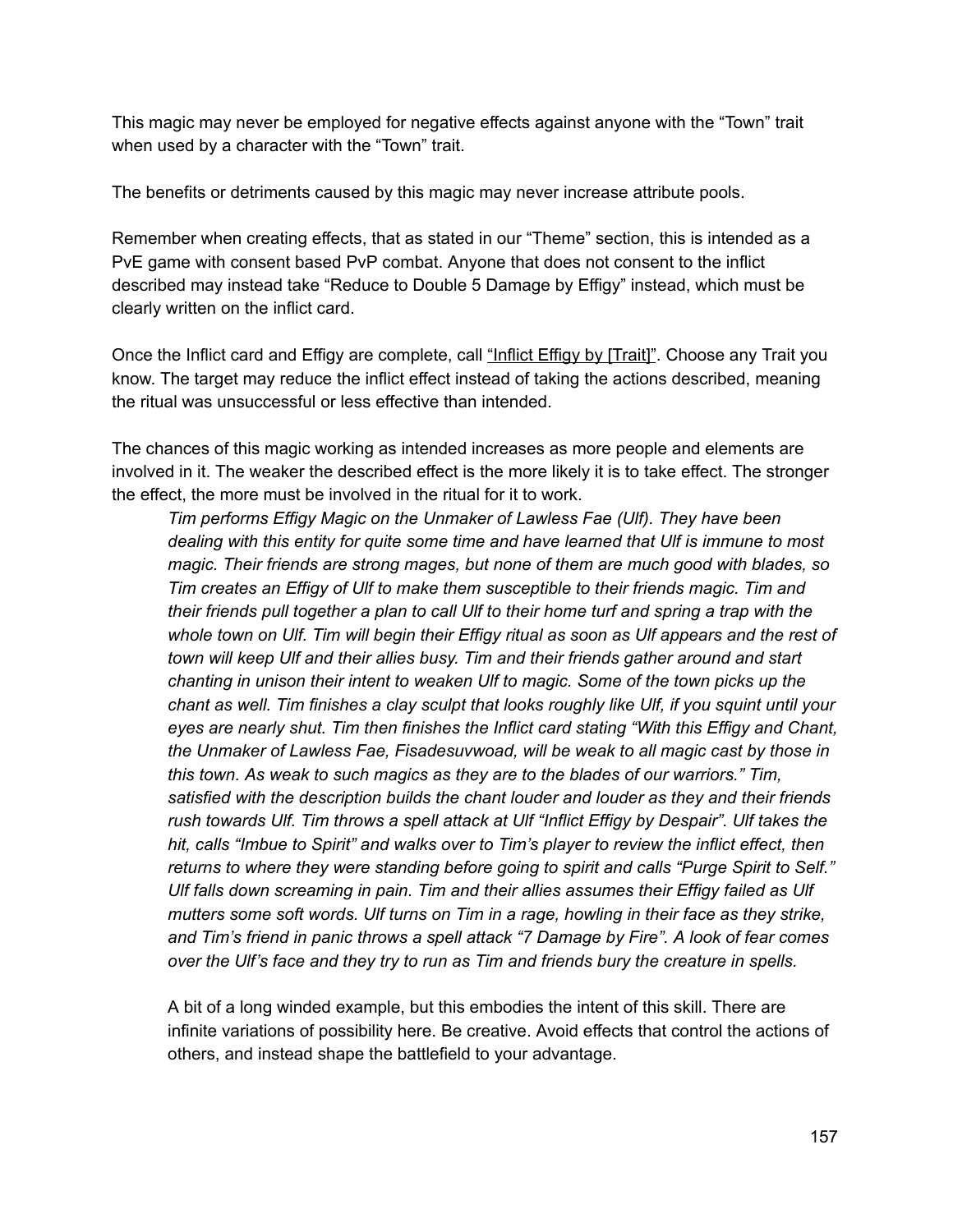**Feel the Flow** - During a Long Rest regain up to 1 point of determination you spent since the last Long Rest. If no determination was spent since that last Long Rest, no Determination is regained.

#### **Grand Master 13**

Prerequisite: Primary Master or Secondary Master

Triple the number of times you can use a specific spell benefitting from Primary Master or Secondary Master while only paying the cost once. Choose the spell to gain three castings for one incantation and spending the cost once at purchase of this skill. Once this skill is used on a spell, that spell may not be used again until you complete a Long Rest. This skill may be used once per event.

*Tim the Mage has chosen to be a Grand Master of "Pay the Iron Toll." Whenever Tim decides to use their knowledge on "Pay the Iron Toll" they recite the incantation for the spell, then cast the effect. They repeat the effect and deliver another spell effect without saying the incantation twice. "Heal All and Waste 2 Armor to Self." Change targets twice. "Heal All and Waste 2 Armor to Self." As waste only takes effect if there is something to reduce, Tim loses armor on the first spell to touch and heal an ally, and then may touch and heal another ally, but has run out of armor, so therefore loses no additional armor value. If Tim changes spells before delivering the second spell, the second spell is wasted and cannot be used later.*

This skill cost varies with the spell cast and costs an additional 1 Threat.

#### **Primal Magi Absorb**

Prerequisite: Sorcerer Supreme.

Take an effect from another character if it exists on them. "Cure [Effect]" then "[Effect] by [Trait] to Self". Trait can be any trait from your primary school and primary specialization. *Ex: "Cure Stricken" then "Striken by Poison to Self"*

This skill costs 1 Aegis.

#### **Primal Magi Absorb Pain**

Prerequisite: Primal Magi - Absorb.

Modifies Primal Magi - Absorb. Take any incoming called damage and call "Reduce to Waste [X] Vitality" where [X] is the amount of damage called.

One use per long rest.

#### **Primal Magi Absorb Through Aegis**

Prerequisite: Primal Magi - Absorb Pain.

Modifies Primal Magi - Absorb Pain. Take any incoming called damage and call "Reduce to Waste [X] Aegis" where [X] is the amount of damage called.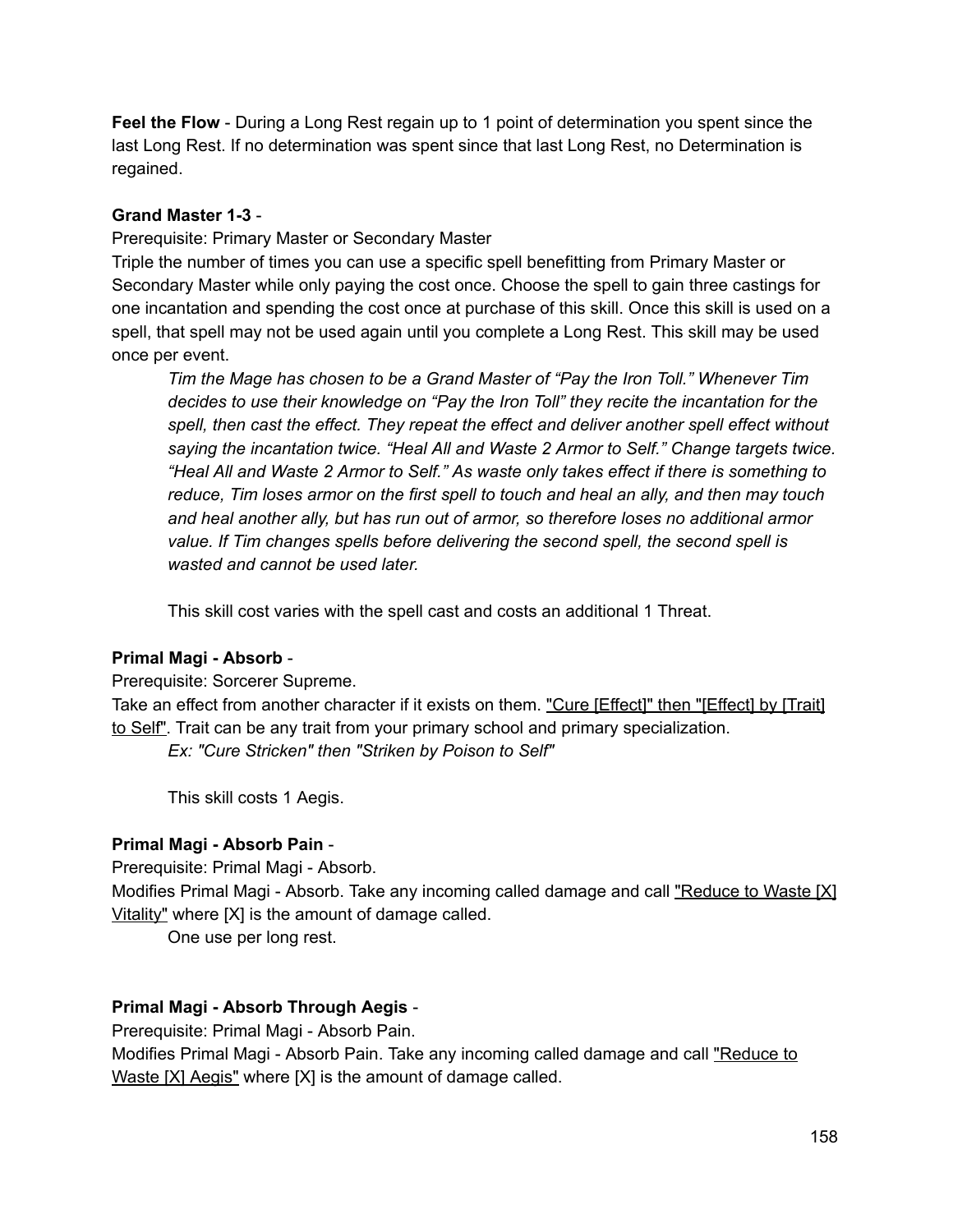One use per long rest.

#### **Primal Magi Absorb Through Determination**

Prerequisite: Primal Magi - Absorb Pain.

Modifies Primal Magi - Absorb Pain. Take any incoming called damage and call "Reduce to Waste [X] Determination" where [X] is the amount of damage called.

One use per long rest.

#### **Primal Magi Absorb Through Threat**

Prerequisite: Primal Magi - Absorb Pain.

Modifies Primal Magi - Absorb Pain. Take any incoming called damage and call "Reduce to Waste [X] Threat" where [X] is the amount of damage called.

One use per long rest.

#### **Primal Magi Channel**

Prerequisite: Primal Magi - Absorb.

Take an effect you have absorbed and throw it at another target. "Purge [Effect] to Self" then "[Effect] by [Trait]" and deliver as a packet attack. Trait can be any trait from your primary school and primary specialization.

One free use per long rest. Additional uses for 1 Clarity or 6 Determination.

#### **Primal Magi Channel Pain**

Prerequisite: Primal Magi - Absorb Pain.

Modifies Primal Magi Channeling. Take any damage reduced to a waste effect and throw it at another target. "Cure Waste to Self" then "[X] Damage by [Trait]" and deliver as a packet attack. [X] is the amount of damage you reduced to waste and [Trait] is any trait from your primary school and primary specialization. If the Cure Waste has no effect to cure, this ability cannot be used.

One use per long rest.

#### **Primal Magi Combine**

Prerequisite: Primal Magi - Channel.

Modifies Primal Magi - Channeling. Take any 2 effect you absorb and combine them to be thrown at another target. "Purge [Effect] to Self" and "Purge [Effect] to Self" then "[Effect] and [Effect] by [Trait]" and deliver as a packet attack. Trait can be any trait from your primary school and primary specialization.

One free use per long rest. Additional uses for 1 Clarity or 6 Determination.

#### **Primal Magi Shed**

Prerequisite: Primal Magi - Absorb.

Take any effects you absorb with Primal Magi, on a long rest they are all removed. This includes Vitality or Attributes lost to "Waste" effects. Call "Imbue by [Trait]" when your long rest is complete then "Cure All to Self". Trait can be any trait from your primary school and primary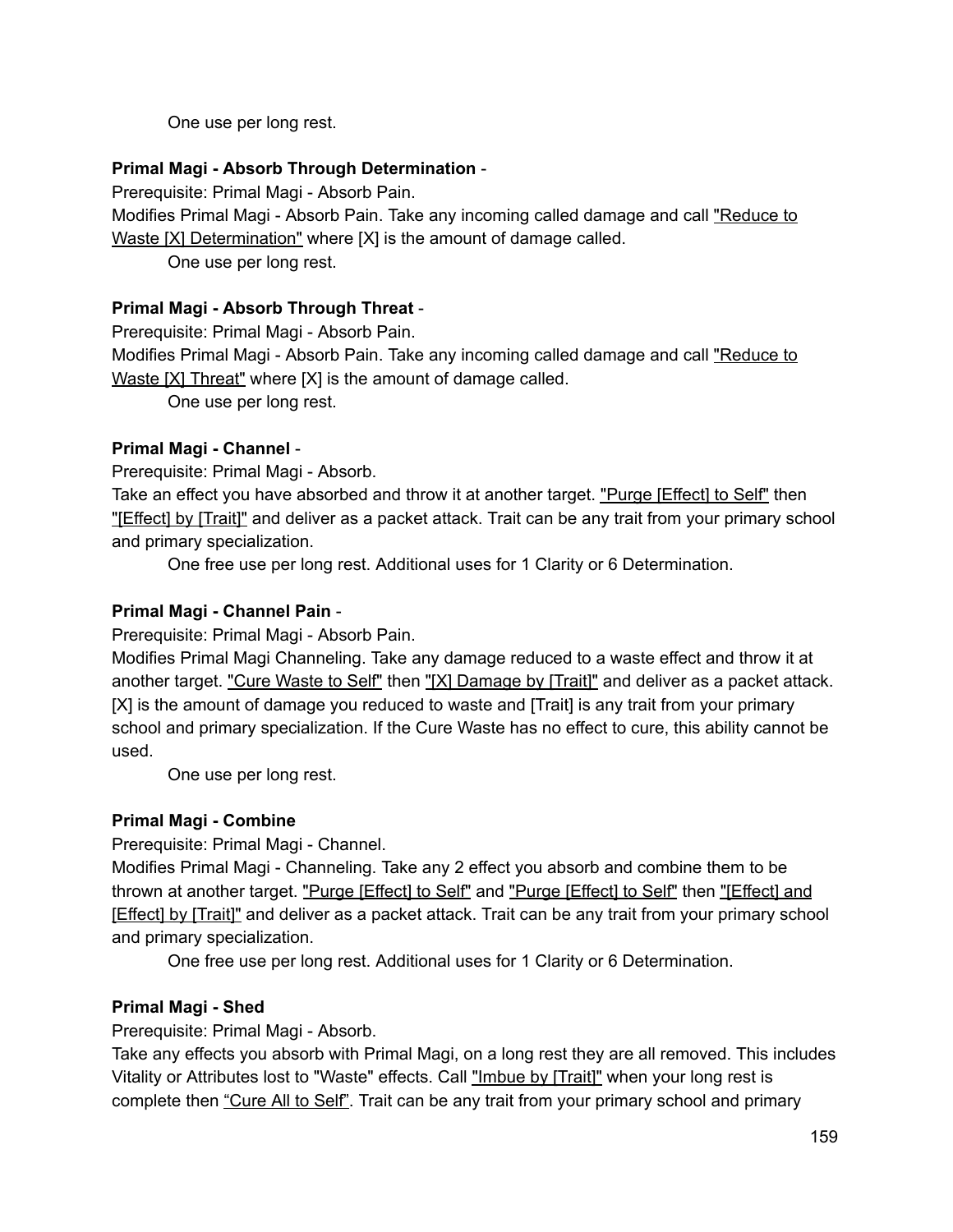specialization.

**Ritual Magic 13** Ritual Magic. You understand the basics of creating magical items with ritual magic. Each purchase grants you ritual points to fuel your rituals and others rituals. You gain 1 ritual point for the first purchase, 2 for the second, and 3 for the third to a maximum total of 6. Cost varies depending on the magnitude and power of the effect created. See the section on Ritual Magic.

#### **Strengthened Magic 13**

Prerequisite: Sorcerer Supreme.

Use "by Piercing" trait for spells up to 2 times per event, cannot be "Death" effects. This skill cost varies with the spell cast and costs an additional 1 Threat.

#### **Studious Illuminator**

Prerequisite: Scribe Scroll 3.

Use a scroll twice before consuming the scroll. The first use is free, then tear the scroll or recipe attached on the second use. The scroll still only occupies one consumable item equip spot. Two uses per long rest.

#### **Suffuse With Magic**

Prerequisite: Primal Magi - Shed. "Cure Death by [Trait]". Trait can be any trait from your primary school and primary specialization.

This skill costs 3 Aegis.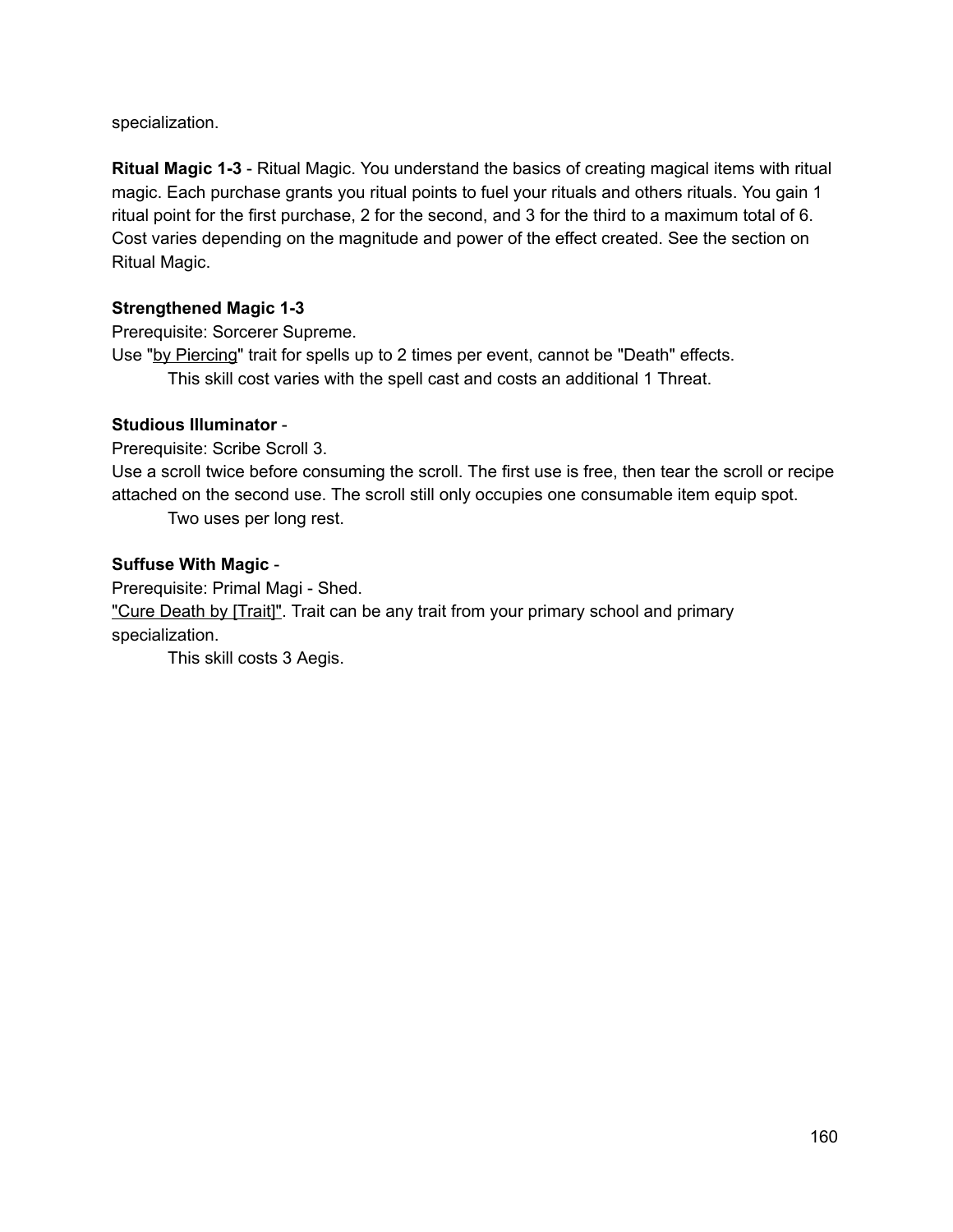# Pure Rogue

### Prerequisite: Rogue

We are sometimes called Assassins, Harriers, or Spies. In comparison to our skill, the wind is a clumsy fool. We no longer rely on stealth alone to employ advantage, we can look at a person and know exactly where they are least defended, easiest to topple. Fear poorly made goods, for we will find the weak spot in your armor.

| <b>Skill</b>             | <b>CP</b>      | Effect                                                          | Cost      |
|--------------------------|----------------|-----------------------------------------------------------------|-----------|
| <b>Acute Awareness</b>   | 4              | "Grant Elude".                                                  | AA        |
| <b>Collectors Hand</b>   |                |                                                                 |           |
| $1 - 3$                  | 1              | Start an event with 1 random ingredient per purchase.           |           |
| Cutpurse                 | $\overline{2}$ | Sustain 1 Extra Magic Item                                      |           |
| <b>Expert Mixologist</b> | 5              | "Cure Death by Poison".                                         | AA        |
| <b>Final Strike</b>      | 5              | "Purge Death and Grant 3 Damage to Self". Can use when<br>dead. | $-1$ C    |
| Hamstring                | $\overline{2}$ | "Root".                                                         | T         |
| Hobble                   | $\mathbf{1}$   | "Slow to Hunted".                                               | A         |
| Ick                      | $\overline{2}$ | "Avoid Metabolic".                                              | A         |
| Improved Backstab        | 3              | "Triple 4 Damage" from behind or to "Hunted".                   | <b>TT</b> |
| <b>Induced Dread</b>     | 3              | "By my voice, Short Paralyze to Hunted".                        | <b>TT</b> |
| Infectious Blade         | $\overline{2}$ | "3 Damage by Poison".                                           | T         |
| Poison Mastery           | 5              | Double any "by Poison" attack you make.                         | T         |
| Poison Miser             | 5              | Get twice as many uses of a poison.                             |           |
| Quick On Your            |                |                                                                 |           |
| Feet                     | 3              | "Double Avoid".                                                 | AA        |
| Roguish Smile            | $\overline{2}$ | "Disarm by Presence".                                           | T         |
| <b>Silent Stalker</b>    | 5              | "Imbue to Spirit", move for 30s, "Purge Spirit".                | $-1$ C    |
| Takedown                 | $\overline{2}$ | "Short Stun to Hunted".                                         | <b>TT</b> |
| <b>Toxic Blade</b>       | 3              | "5 Damage by Poison".                                           | ТT        |
| <b>Trap Mastery</b>      | $\overline{4}$ | No trigger component required when making a trap.               |           |
| Trapper 4-6              | $\overline{2}$ | Can make 1 trap per purchase.                                   |           |
| <b>Wear Down</b>         | $\overline{2}$ | "Drain to Hunted".                                              | Τ         |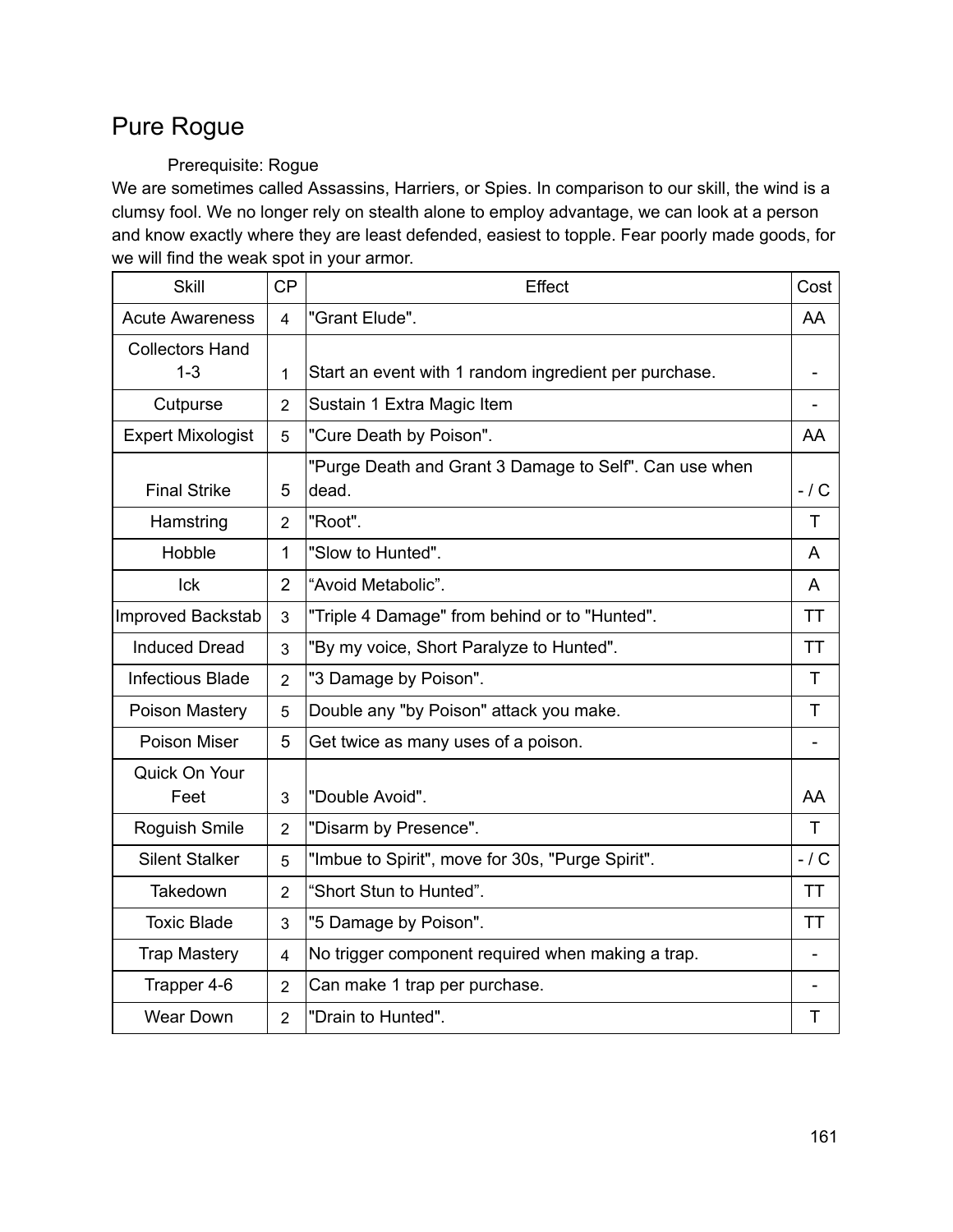**Acute Awareness** "Grant Elude".

This skill costs 2 Aegis.

**Collectors Hand 13** Start an event with 1 common ingredient from a random discipline per purchase.

- **Cutpurse** Sustain 1 extra magic item between events.
- **Expert Mixologist** "Cure Death by Poison". This skill costs 2 Aegis.
- **Final Strike** "Purge Death and Grant 3 Damage to Self". This can be use when dead. First use free. Additional uses require 1 Clarity per use.
- **Hamstring** "Root" for 1 melee or missile attack. This skill costs 1 Threat.
- **Hobble** "Slow to Hunted" for 1 melee or missile attack. This skill costs 1 Aegis.
- **Ick** "Avoid Metabolic". This skill costs 1 Aegis.

```
Improved Backstab - "Triple 4 Damage" for 1 melee or missile attack from Behind or if the
target is marked as "Hunted".
```
This skill costs 2 Threat.

- **Induced Dread** "By my voice, Short Paralyze to Hunted". This skill costs 2 Threat.
- **Infectious Blade** "3 Damage by Poison" for 1 melee or missile attack. This skill costs 1 Threat.

**Poison Mastery** - "Double" the effect for any "by Poison" attack you make that is not already delivered as "Double" or "Triple" You must still expend one consumable item or pay the cost of activating the skill once in addition to the cost of this skill.

This skill costs 1 Threat.

**Poison Miser** - Get twice as many uses of a poison you apply or use. This skill has no cost.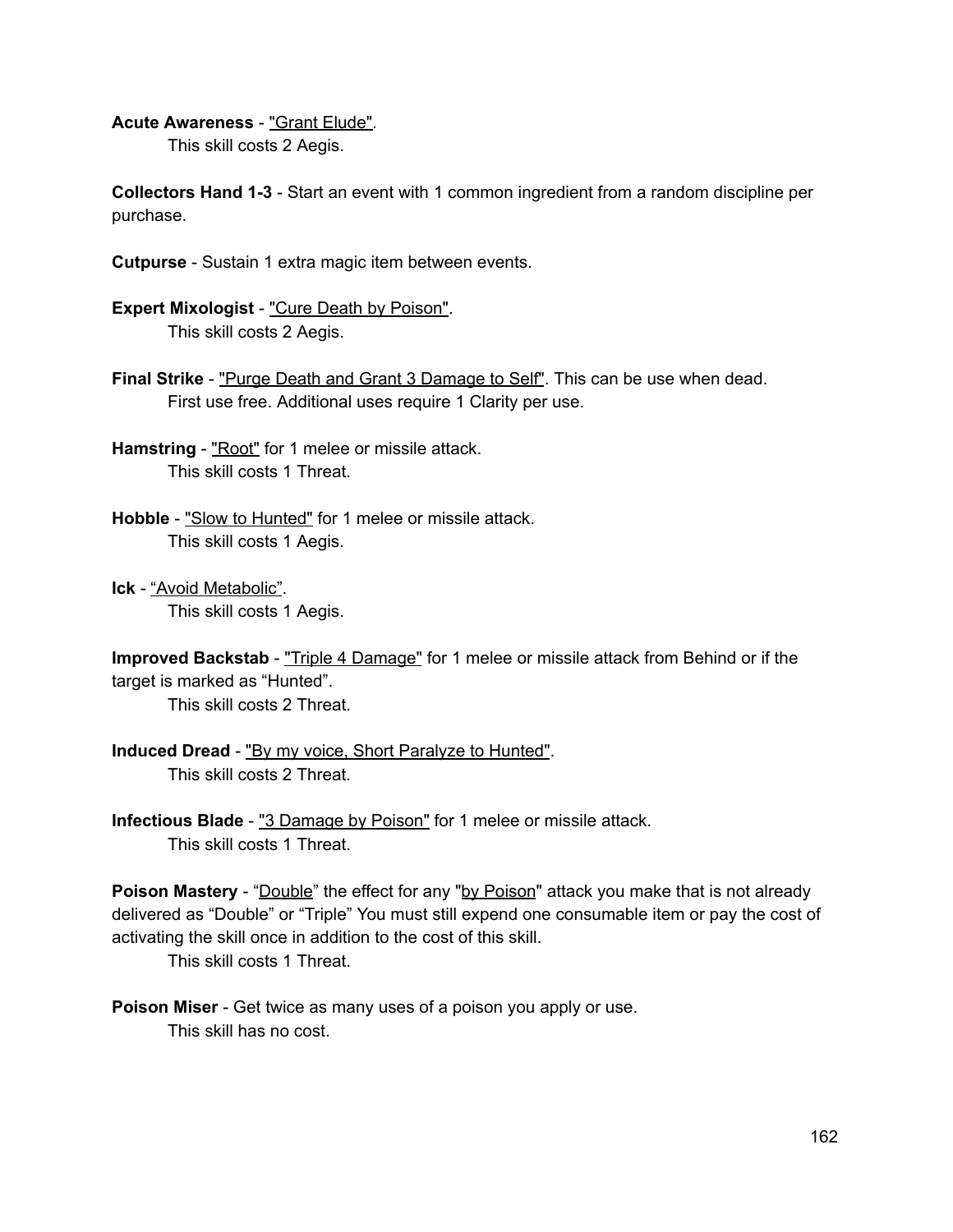#### **Quick On Your Feet** "Double Avoid".

This skill costs 2 Aegis.

**Roguish Smile** - "Disarm by Presence" for 1 melee or missile attack. This skill costs 1 Threat.

**Silent Stalker** - Call "Imbue to Spirit" then go to Spirit, following all rules for Spirit. You may move for 30s. Then call "Purge Spirit" and return to your physical form where you stand. First use free. Additional uses require 1 Clarity per use.

- **Takedown** "Short Stun to Hunted" for 1 melee or missile attack. This skill costs 2 Threat.
- **Toxic Blade** "5 Damage by Poison" for 1 melee or missile attack. This skill costs 2 Threat.

**Trap Mastery** - No in game world trigger component is required when making a trap. You can use things you can find around you while making the trap in place of a pre-made trigger. Note that the resulting Trap must still meet the real world requirements for being a valid safe trap.

#### **Trapper** 4-6 -

#### Prerequisite: Trapper 3

You can make 1 trap per event per purchase of this skill up to a maximum of 3 purchases so long as you have ingredients to make a trap. Ingredients need to include a trigger and a source. The trapper must provide the container and the trap representation, which must actually work as a triggered trap. When disarming a trap you may "Search for Trap Ingredients". When making a trap you must provide a card describing the trap effects that is affixed to the trap representation. Traps must follow all trap rules.

You can carry one extra ingredient per level purchased.

**Wear Down** "Drain to Hunted" for 1 melee or missile attack. This skill costs 1 Threat.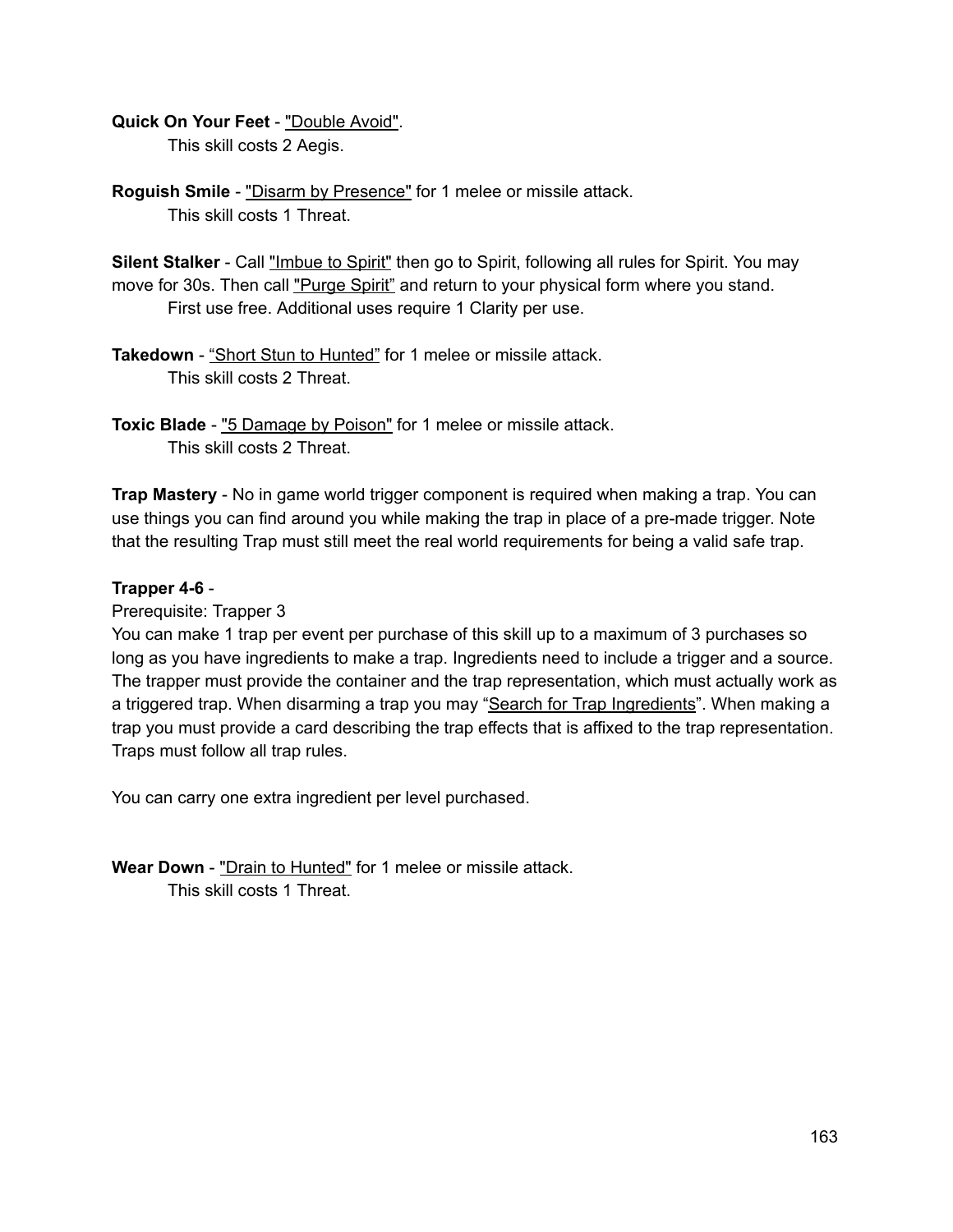## Pure Warchanter

### Prerequisite: Warchanter

We are sometimes called Jongleurs, Minstrels, or Virtuosos. The reach of our performances is unmatched. We can bring support to anyone we know as an ally with as little effort as those we hold close. We have learned how to read a room so that our work is appreciated by everyone around us.

| <b>Skill</b>                      | <b>CP</b>      | Description                                                                                                                 | Cost       |
|-----------------------------------|----------------|-----------------------------------------------------------------------------------------------------------------------------|------------|
| All Are Welcome                   | 5              | Community size limit up from 10 to 12 in addition to yourself.                                                              |            |
| All Together Now                  | $\overline{2}$ | "By My Voice Repair 2 Armor" ***                                                                                            | A          |
| <b>Bardic Immunity</b>            | $\overline{2}$ | "Reduce to 1", then "Death by Inspiration".                                                                                 |            |
| <b>Beat the Drums</b>             | $\overline{2}$ | "By My Voice Frenzy and Cure Slow" ***                                                                                      | т          |
| <b>Come Back Friend</b>           | 3              | "By Your Name [name], Cure Mental and Heal 3"                                                                               | AA         |
| <b>Distraction</b>                | $\overline{2}$ | "Disengage"                                                                                                                 | A          |
| Halt!                             | 3              | "By My Voice Short Paralyze" ***                                                                                            | C          |
| Harmony Through<br><b>Discord</b> | 5              | Once per Event you can challenge to a Warchanting contest.<br>May use T in place of A for Warchanter/Pure Warchanter skills |            |
| <b>Marching Beat</b>              | $\overline{2}$ | "By My Voice Cure Slow to [CommunityName]" ***                                                                              | A          |
| March to War                      | 3              | Hearth "By My Voice Grant Shield Weapon and 2 Damage to<br>[CommunityName]" ***                                             | ТT         |
| Performers<br>Recovery            | 3              | After first performance in Hearth "Heal 4 to Self"                                                                          |            |
| Plowshares to<br>Swords           | $\overline{2}$ | "By My Voice Repair Weapon to Town" ***                                                                                     | т          |
| Praise to the Fallen              | 2              | Praise fallen member of [CommunityName] Reduce their time<br>to return to instantaneous when back in a sanctuary.           |            |
| Rise Up                           | 5              | "By My Voice Cure Death to [CommunityName]" ***                                                                             | C          |
| Ritardando                        | 2              | Hearth, "By My Voice Slow by Awe" ***                                                                                       | AA         |
| <b>Scribes Focus</b>              | $\overline{2}$ | "Imbue to Spirit", to record observations, "Purge Spirit"                                                                   | $-/C$      |
| Song of the Spirits               | 3              | Hearth, "By My Gesture Repel to Ghost" ***                                                                                  |            |
| <b>Strength of Kinship</b>        | $\overline{2}$ | Hearth, and can see a member of your [CommunityName]<br>"Purge Repel and Purge Slam to Self"                                | A          |
| <b>Steadying Words</b>            | 4              | "By My Voice Grant 1 Aegis"                                                                                                 | AA         |
| Words of Healing                  | 3              | Hearth, "By My Voice Heal 2 to Town" ***                                                                                    | <b>AAA</b> |
| Word of Respite                   | $\overline{2}$ | "By My Voice Cure Mental to [CommunityName]" ***                                                                            | AAA        |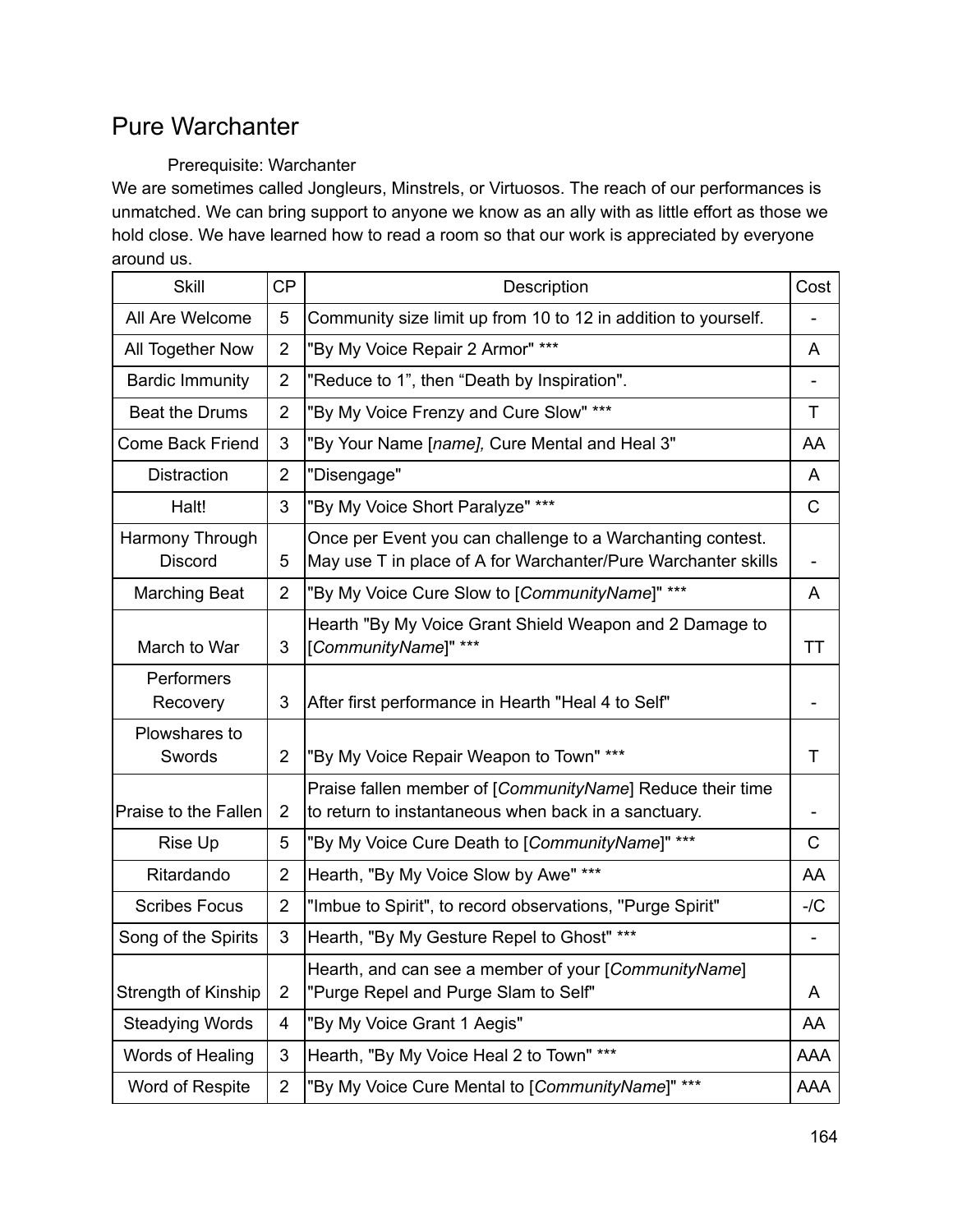| Word of Warning      |   | 3  "By My Voice Grant Elude to Town"                              | AA          |
|----------------------|---|-------------------------------------------------------------------|-------------|
| Word of<br>Vengeance |   | "By My Voice Grant 4 Damage by Madness to<br>[CommunityName]" *** | AA          |
| With One Voice       | 4 | Hearth, replace "to [CommunityName]" with "to Town" ***           | $-(C + * )$ |

Cost varies, see description.

\*\*\* **Performance** required.

**Performance** - Skills that require performance require the Warchanter to spend at least 30 seconds inspiring others through an artform such as singing, dancing, chanting, playing an instrument, giving a speech, etc. After a performance you must catch your breath for at least 30 seconds.

**All Are Welcome** Increase community size limit from 10 to 12 in addition to yourself.

All Together Now - "By My Voice Repair 2 Armor" Requires Performance. This skill costs 1 Aegis.

**Bardic Immunity** If you have used no skills since your last Long Rest and you take an effect you can call "Reduce to 1," then "Death by Inspiration" as a counter attack.

**Beat the Drums** - "By My Voice Frenzy and Cure Slow" Requires Performance. This skill costs 1 Threat.

**Come Back Friend** "By Your Name [*CharacterName*], Cure Mental and Heal 3". Substitute the name of your target for [*CharacterName*].

This skill costs 2 Aegis.

**Distraction** "Disengage" This skill costs 1 Aegis.

**Halt!** "By My Voice Short Paralyze" Requires Performance. This skill costs 1 Clarity.

**Harmony Through Discord** - Once per Event you can challenge another person to a Warchanting contest of alternating performances lasting a between 1 and 5 minutes in all. If they accept, get an odd number of people to agree to vote for a winner as an audience. The audience should stand behind the Warchanter that they feel wins the challenge. The winner may call "Grant 2 Threat" and "Grant 2 Aegis" to anyone they wish. The loser calls "2 Damage by Inspiration to Self" and "Grant 2 Aegis" to anyone they wish. Ties cause "Triple 10 Damage to Self" to both challengers.

You may use Threat in place of Aegis to power Pure Warchanter, and Warchanter skills. This benefit is always available after purchasing this skill.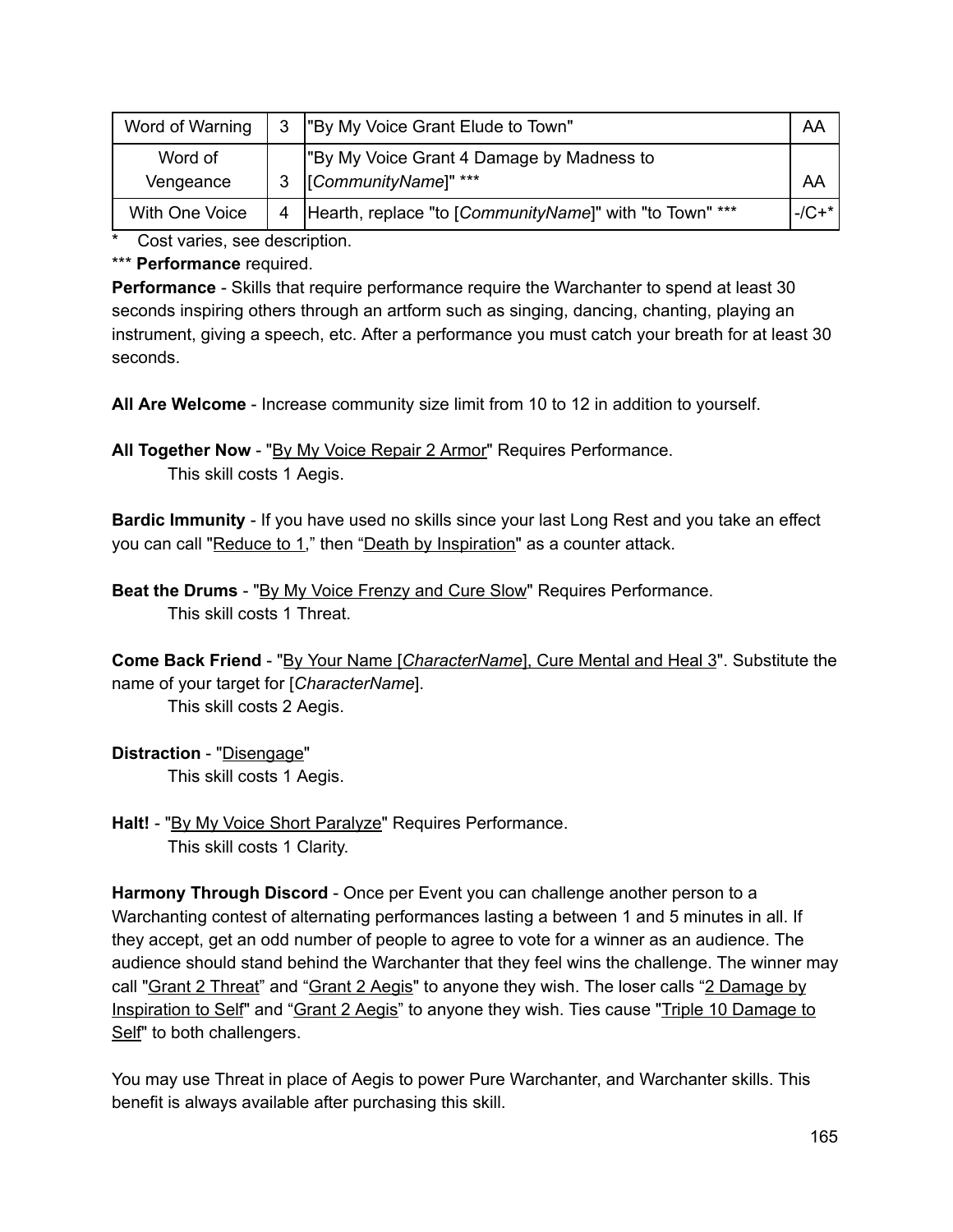**Marching Beat** "By My Voice Purge Slow to [*CommunityName*]" Requires Performance. This skill costs 1 Aegis.

**March to War** - If you are standing in a Hearth you can call "By my voice Grant Shield Weapon" and Grant 2 Damage to [*CommunityName*]". Requires Performance. This skill costs 2 Threat.

**Performers Recovery** - Once per long rest, after completing the first performance in a Hearth you have created, call "Heal 4 to Self"

**Plowshares to Swords** "By My Voice Repair Weapon to Town" Requires Performance. This skill costs 1 Threat.

**Praise to the Fallen!** Praise a fallen member of your [*CommunityName*] over their body or to their spirit for 1 minute. This reduces their time to return to life from death to instantaneous when back in a sanctuary. This may be done over their body or to their spirit at any time after they have died.

**Rise Up** "By My Voice Cure Death to [*CommunityName*]". Requires Performance. This skill costs 1 Clarity.

**Ritardando** - If you are standing in a Hearth you can call "By my Voice Slow by Awe" Requires Performance.

This skill costs 2 Aegis.

**Scribes Focus** "Imbue to Spirit" and you can record your observations while you are a spirit. You may not speak or use warchanter or pure warchanters skills while you are a spirit. When you are done then call "Purge Spirit".

First use free. Additional uses require 1 Clarity per use.

**Song of the Spirits** - If you are standing in a Hearth you can call "By my gesture Repel to Ghost" Requires Performance.

This skill costs 1 Clarity.

**Strength of Kinship** - If you are standing in a Hearth and you can see a member of your [*CommunityName*] you can call "Purge Repel to Self and Purge Slam to Self" This skill costs 1 Aegis.

**Steadying Words** "By My Voice Grant 1 Aegis" This skill costs 2 Aegis.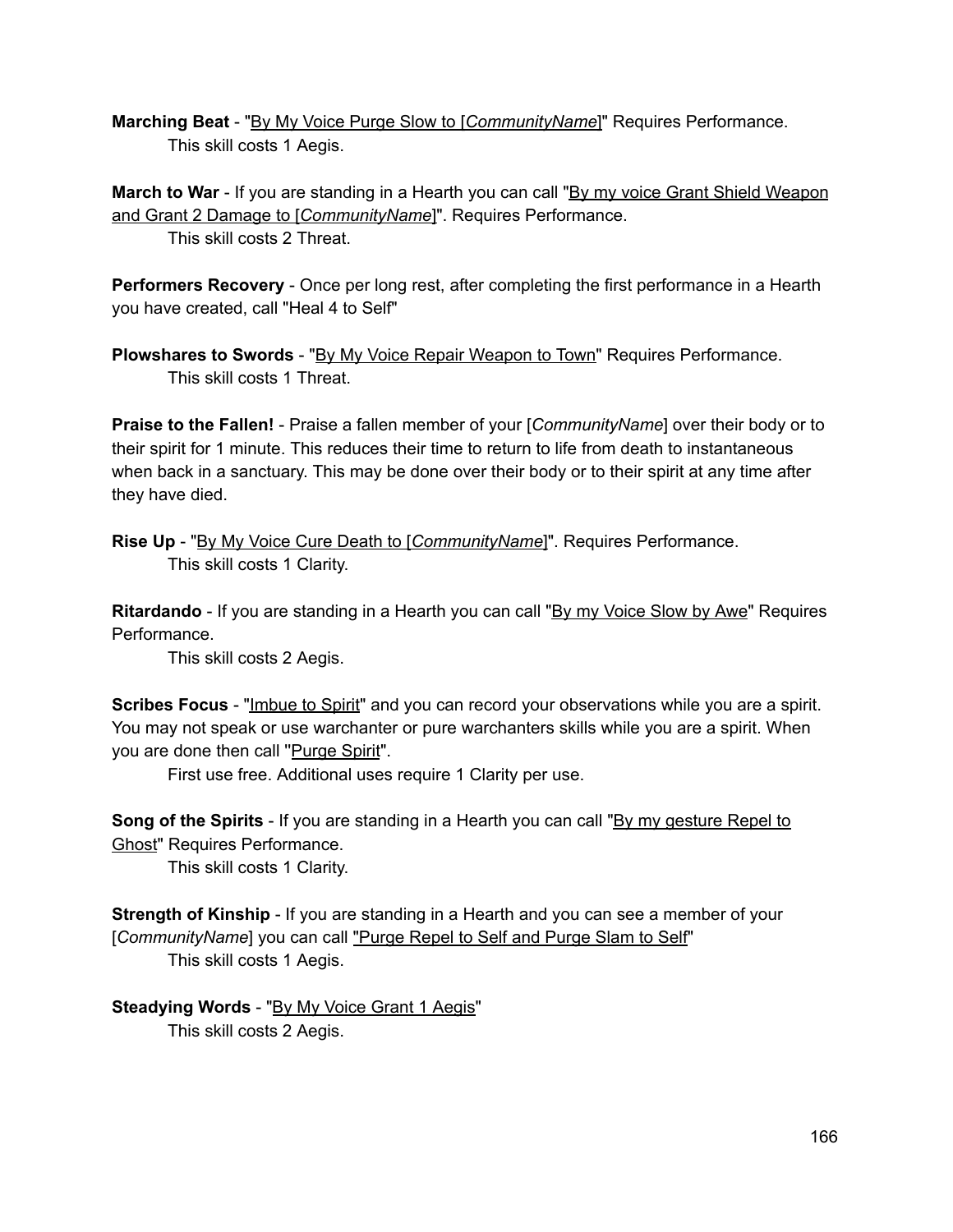**Words of Healing** - If you are standing in a Hearth you may call "By my voice Heal 2 to Town" Requires Performance.

This skill costs 3 Aegis.

**Word of Respite** "By My Voice Purge Mental to [*CommunityName*]." Requires Performance. This skill costs 3 Aegis.

**Word of Warning** "By My Voice Grant Elude to Town" This skill costs 2 Aegis.

**Word of Vengeance** "By My Voice Grant 4 Damage by Madness to [*CommunityName*]." Requires Performance.

This skill costs 2 Aegis.

**With One Voice** - If you are standing in a Hearth you can replace "to [*CommunityName*]" with "to Town" in your skill calls. Requires Performance.

First use free. Additional uses require 1 Clarity per use. This is in addition to the cost of the skill you are using.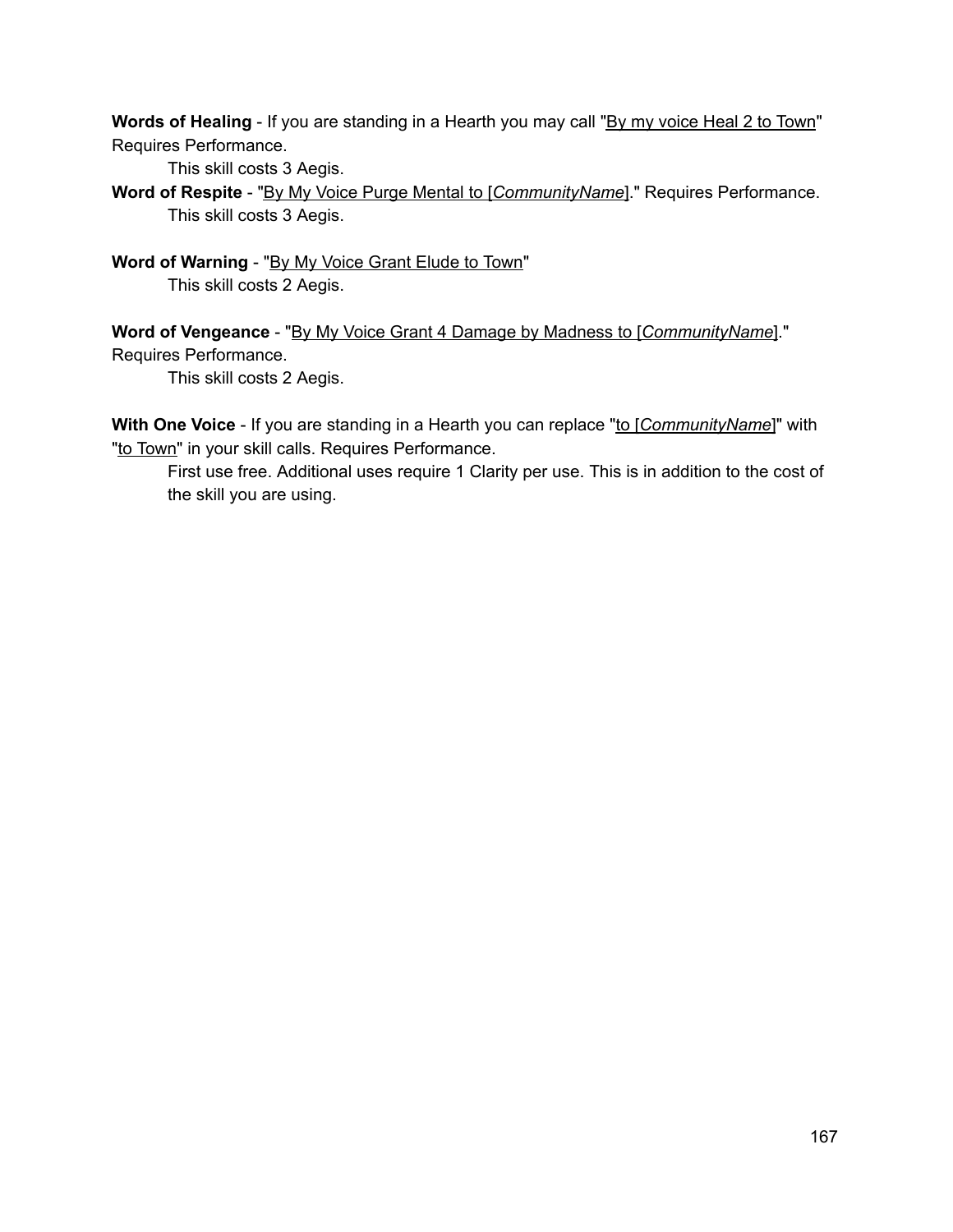## Pure Warrior

### Prerequisite: Warrior

We are sometimes called Chevaliers, Gallants, or Veterans. We are veterans on the combat field. Our skill against large numbers of foes is unquestionable. We are not outmatched by numbers or skill and often can stand against armies with just a few of us where young armies would fall.

| <b>Skill</b>            | <b>CP</b>      | Effect                                                    | Cost       |
|-------------------------|----------------|-----------------------------------------------------------|------------|
| <b>Anvil Strike</b>     | $\overline{2}$ | "Slam"                                                    | т          |
| <b>Armor Expertise</b>  | $\overline{2}$ | +1 Armor                                                  |            |
| <b>Armor Mastery</b>    | $\overline{2}$ | +1 Armor                                                  |            |
| <b>Bonebreaker</b>      | 1              | "Maim"                                                    | ТT         |
| <b>Bone Bruiser</b>     | $\overline{2}$ | "Short Drain Weapon"                                      | T          |
| <b>Brutal Onslaught</b> | 3              | 3x "4 Damage"                                             | TТ         |
| <b>Brutal Strike</b>    | 3              | "5 Damage and Disarm"                                     | TT         |
| Cup Block               | $\overline{2}$ | "Reduce to Agony" then "3 Damage"                         | AA         |
| Dead Leg                | $\overline{2}$ | "5 Damage and Root"                                       | <b>TT</b>  |
| <b>Flawless Riposte</b> | 4              | "Reflect"                                                 | <b>AAA</b> |
| Force an Opening        | 5              | "Parry" then "Double 5 Damage and Short Stun"             | <b>TTT</b> |
| Get Down!               | 3              | "Guard Weapon" and "Grant Elude Weapon" to Ally           | AA.        |
| <b>Glancing Blow</b>    | 5              | "Reduce to 1 Damage"                                      | AA         |
| Interceed               | $\overline{2}$ | Touch "Heal and Grant Guard"                              | AA         |
| Jump Back               | 3              | "Disengage" then "Heal to Self"                           | A          |
| Line Abreast            | 1              | "Grant Parry" by touch to someone who just made an attack | AA         |
| Logic of Defense        | 1              | "Avoid Weapon"                                            | AA         |
| Not Today               | $\overline{2}$ | "Avoid Elemental"                                         | A          |
| Precise Blow            | $\overline{2}$ | "2 Damage and Disarm X" for any X they are carrying       | T          |
| <b>Rhino Hide</b>       | 5              | +1 Vitality                                               |            |
| <b>Ringing Flurry</b>   | $\overline{2}$ | 3x "Agony"                                                | т          |
| Stand My Ground         | 3              | "Guard Slam"                                              | A          |
| Stop the Press          | 1              | "Disengage" Twice per long rest.                          |            |
| Wingman                 | $\overline{2}$ | "Disengage and Grant 3 Damage"                            | A          |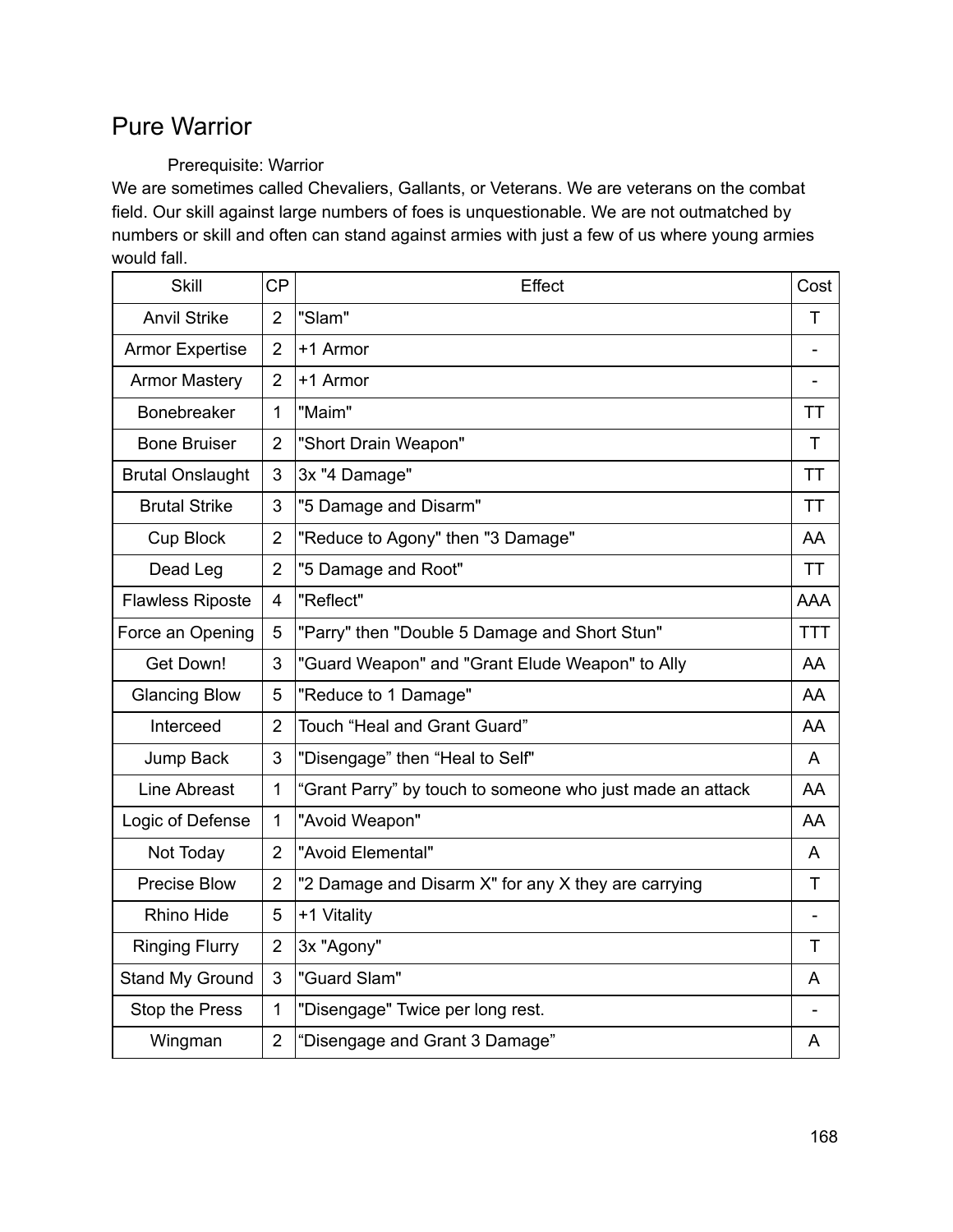**Anvil Strike** "Slam" for 1 melee or missile attack. You must then ignore that target for 3 seconds. You must rest before you can use this skill again.

This skill costs 1 Threat.

**Armor Expertise** - You gain an additional point of armor on top of whatever armor you currently wear and represent.

**Armor Mastery** - You gain an additional point of armor on top of whatever armor you currently wear and represent.

**Bonebreaker** - "Maim" for 1 melee or missile attack. This skill costs 2 Threat.

- **Bone Bruiser** "Short Drain Weapon" for 1 melee or missile attack. This skill costs 1 Threat.
- **Brutal Onslaught** "4 Damage" for your next 3 melee or missile attacks. This skill costs 2 Threat.
- **Brutal Strike** "5 Damage and Disarm" for 1 melee or missile attack. This skill costs 2 Threat.

**Cup Block** "Reduce to Agony" against any weapon strike, then may call "3 Damage" for for 1 melee or missile attack.

This skill costs 2 Aegis.

**Dead Leg** "5 Damage and Root" for 1 melee or missile attack. This skill costs 2 Threat.

**Flawless Riposte** - "Reflect" to any single weapons blow that hits except those delivered by "Piercing".

This skill costs 3 Aegis.

**Force an Opening** - "Parry" against any weapon strike then gain "Double 5 Damage and Short Stun" for 1 melee or missile attack.

This skill costs 3 Threat.

**Get Down!** - "Guard Weapon" against any weapon strike and "Grant Elude Weapon" to Ally within weapon reach to be used against any weapon strike.

This skill costs 2 Aegis.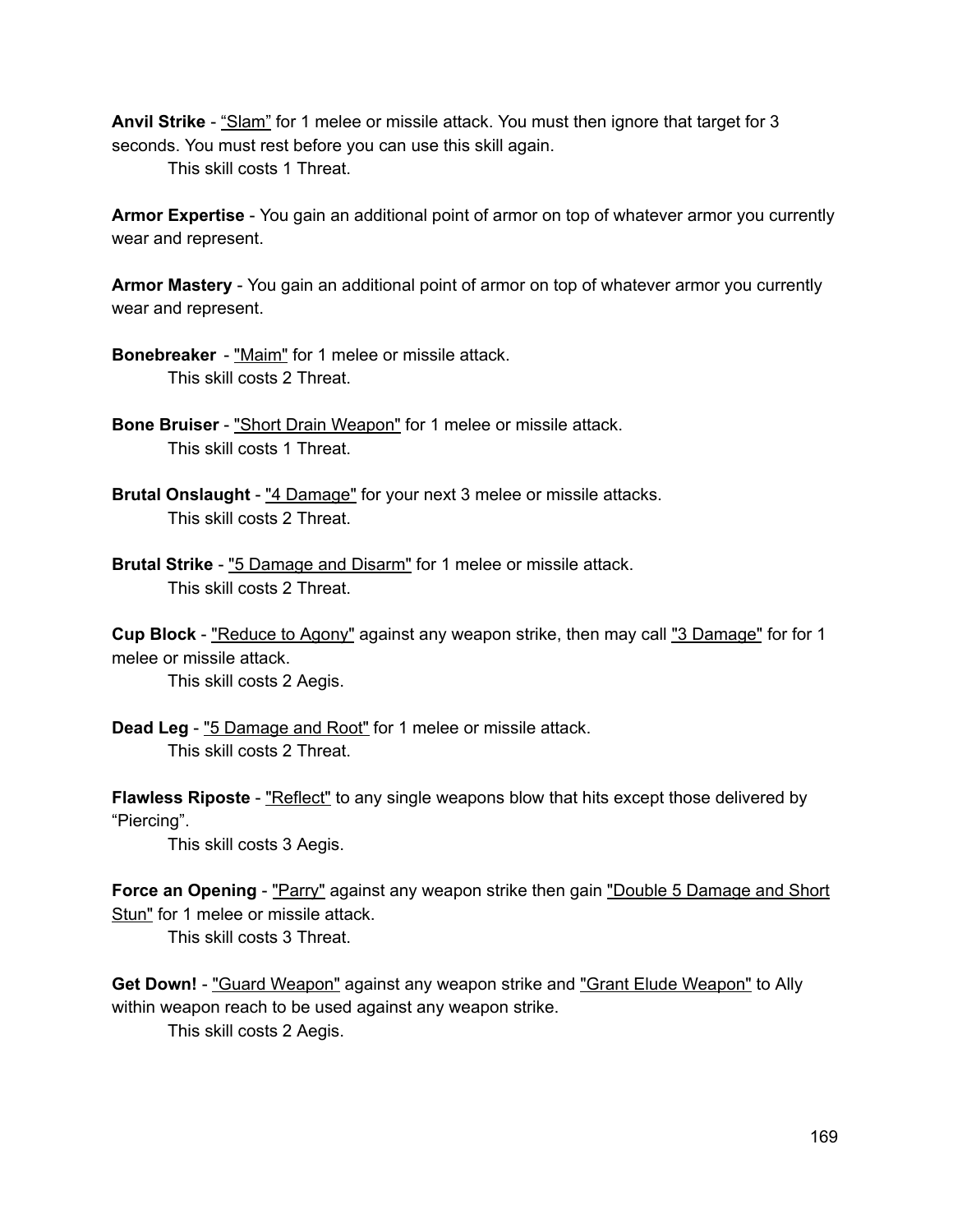**Glancing Blow** - "Reduce to 1 Damage" to any single weapons blow that hits except those delivered "by Piercing".

This skill costs 2 Aegis.

- **Interceed** Touch delivery, "Heal and Grant Guard" This skill costs 2 Aegis.
- **Jump Back** "Disengage" then "Heal to Self" This costs 1 Aegis.
- Line Abreast "Grant Parry" by touch to someone who just made an attack. This skill costs 2 Aegis.

**Logic of Defense** - "Avoid Weapon" against any weapon strike except those delivered by "Piercing".

This skill costs 2 Aegis.

**Not Today** - "Avoid Elemental" against any attack delivered by an elemental trait. This skill costs 1 Aegis.

**Precise Blow** - "2 Damage and Disarm [X]" for 1 melee or missile attack where [X] is any Shield, Weapon, or Focus they are carrying. This skill costs 2 Threat.

- **Rhino Hide** You gain an additional point of vitality.
- **Ringing Flurry** "Agony" for your next 3 melee or missile attacks. This skill costs 1 Threat.
- **Stand My Ground** "Guard Slam" against any attack except those delivered by "Piercing". This skill costs 1 Aegis.
- **Stop the Press** "Disengage" Twice per long rest.
- **Wingman** "Disengage" then "Grant 3 Damage" This skill costs 1 Aegis.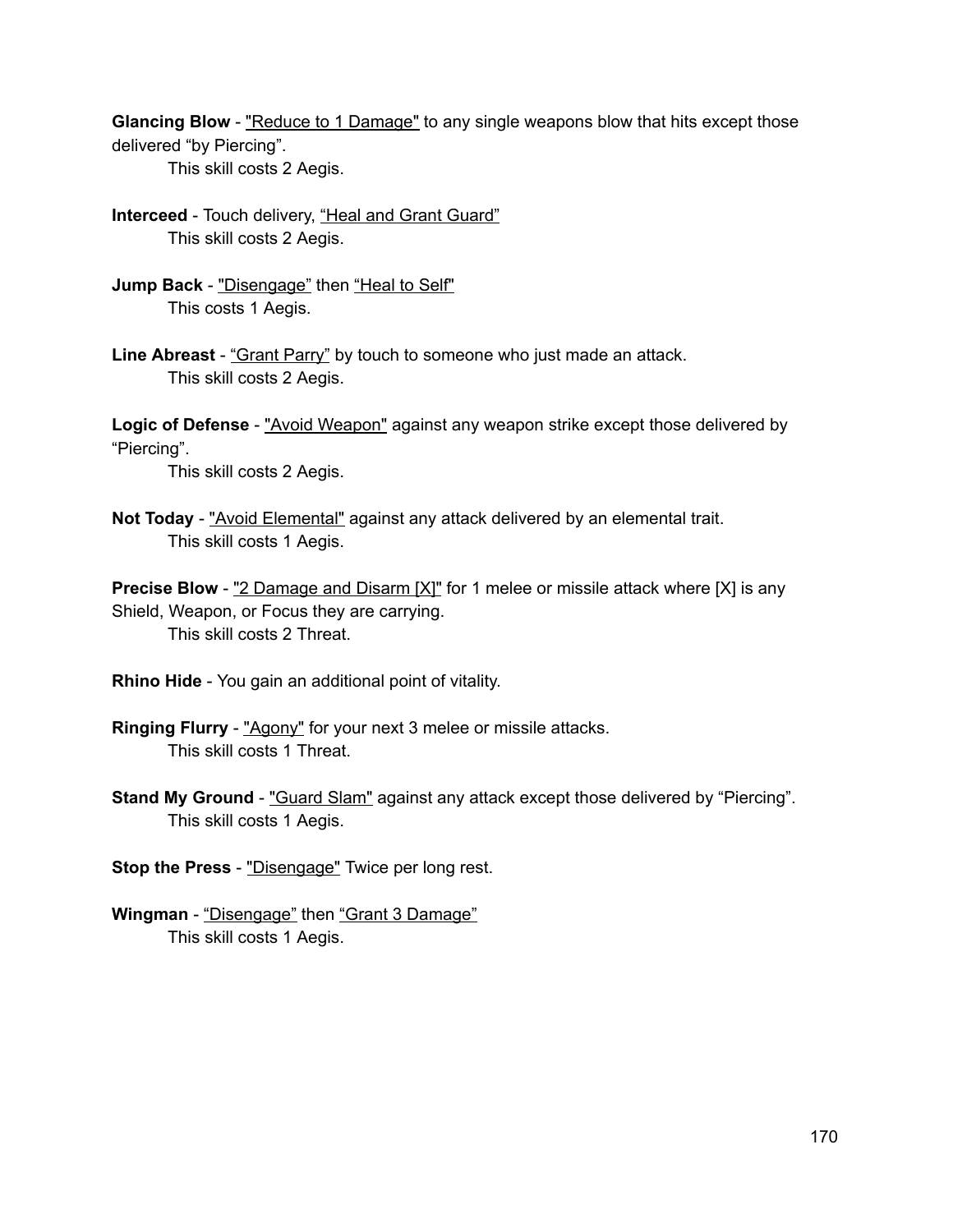# Advanced Headers and Rules

These are character goal developed headers and other headers specifically tied to the game world. These are available to all characters whether they have chosen Prestige Headers, multiple Base Headers, or Purist Headers. These will all cost 7 CP and may be discovered from other characters in the game world. Some may be released or teased here as well.

# Dragon Mage

## Rune Mage

## **Mentalist**

We have focused on the Mental powers that apply equally to the embodied and others who have a Will. By focusing our Will we can affect the physical world through the people and spirits in it.

This Advanced header requires mental training from a current practitioner or discovering a path to self training.

| <b>Skill</b>                | CP             | Effect                                             | Cost       |
|-----------------------------|----------------|----------------------------------------------------|------------|
| <b>Battle Possession</b>    | $\overline{2}$ | After Mental Intrusion "Purge Possessed to [Name]" | A          |
| Forcible Re-embodiment      | 1              | "Cure Death by Will"                               | С          |
| Foresight                   | 1              | "Grant Avoid Mental"                               | <b>AAA</b> |
| <b>Induce Listlessness</b>  | $\overline{2}$ | "Drain by Will"                                    | Τ          |
| Medium                      | $\overline{2}$ | "Speak to Spirit"                                  | A          |
| <b>Mental Assault</b>       | 1              | "4 Damage by Will"                                 | Τ          |
| <b>Mental Barrier</b>       | 1              | "Grant Mental Defense, Shield"                     | AA         |
| Mental Healing              | 1              | "Purge Mental" while using Mental Intrusion        | A          |
| <b>Mental Intrusion</b>     | 1              | Attempt direct mental contact.                     |            |
| <b>Mind Blast</b>           | 1              | "2 Damage to Self" then "Double 6 Damage by Will"  | ТT         |
| <b>Mind Shield</b>          | $\overline{2}$ | "Shield Will to Self"                              | A          |
| <b>Overwhelming Visions</b> | 1              | "Paralyze by Will"                                 | TTT        |
| Possession                  | 1              | "Short Inflict Possessed"                          | C          |

Prerequisite: Trainer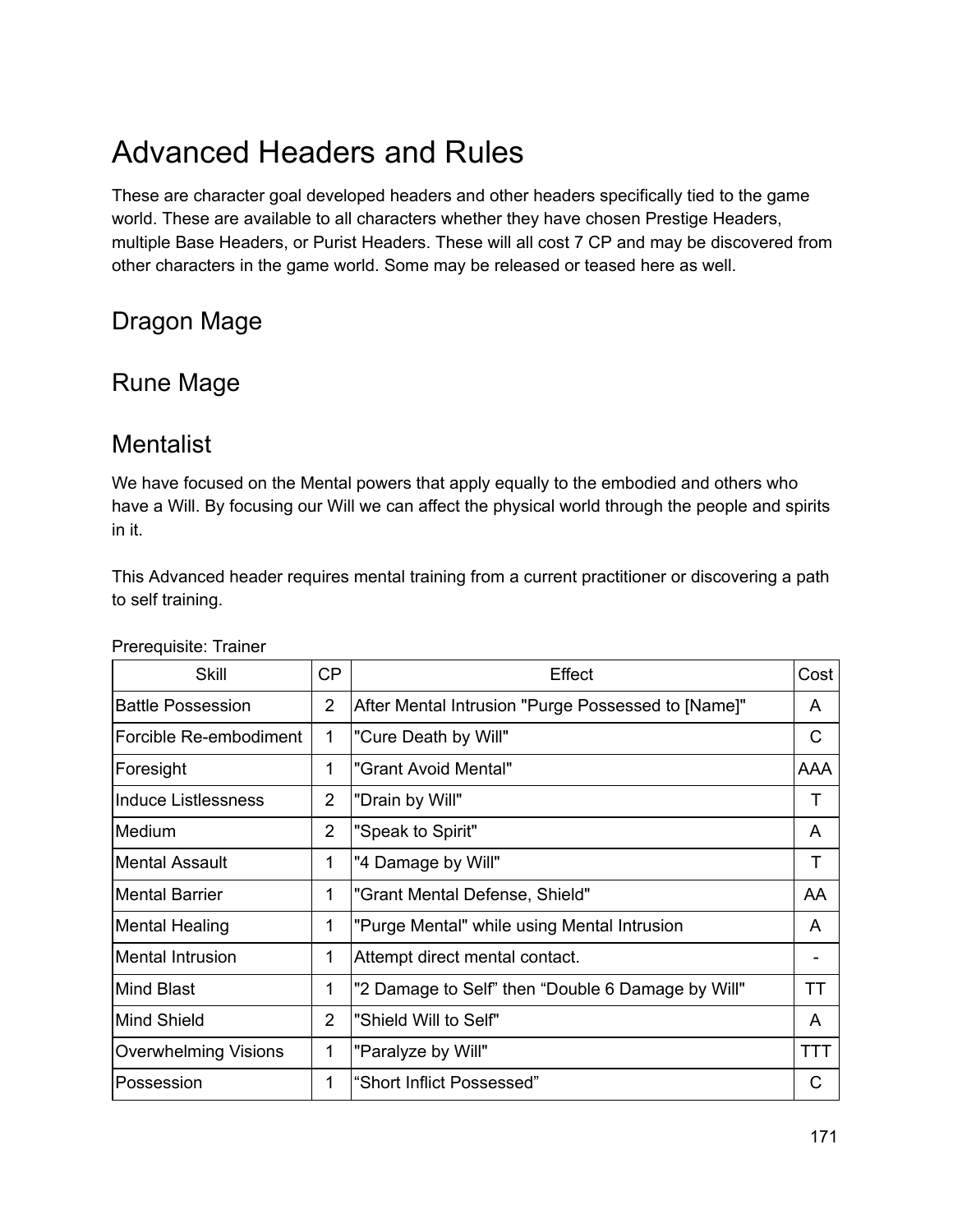| <b>Psychic Therapy</b> |   | "Cure Mental by Will"                        | AA    |
|------------------------|---|----------------------------------------------|-------|
| Repel Spirit           | 2 | "Repel to Ghost"                             |       |
| <b>Sever Spirit</b>    |   | Info Skill. Prepare to perform a possession. |       |
| <b>Shred Mind</b>      | 3 | "Death by Will"                              | C     |
| <b>Shred Spirit</b>    | 2 | "Death to Ghost"                             | $-/C$ |
| Sights of Your Doom    |   | "Stricken by Will"                           | TΤ    |
| Voices from Beyond     | 2 | "Speak to Ghost"                             | A     |

#### **Battle Possession**

Prerequisite: Mental Intrusion.

Use the Mental Intrusion skill to roleplay with someone who is possessed for one minute. Call "*I strengthen your spirit to resist the possession,* Purge Possessed to [*name*]". It is important that you use the name of the victim not the possessing spirit or the skill use will not succeed.

This skill use costs 1 Aegis.

### **Forcible Re-embodiment** - You may call "Cure Death by Will"

This skill costs 1 Clarity.

- **Foresight** You may call "Grant Avoid Mental" This skill costs 3 Aegis.
- **Induce Listlessness You may call "Drain by Will".** This skill costs 1 Threat.
- **Medium** You may call "Speak to Spirit" to talk with anything that has the Spirit trait. This skill costs 1 Aegis.
- **Mental Assault** You may call "4 Damage by Will". This skill costs 1 Threat.
- **Mental Barrier** You may call "Grant Mental Defense, Shield" This skill costs 2 Aegis.

#### **Mental Healing**

Prerequisite: Mental Intrusion.

When you are in mental contact with someone, through Mental Intrusion, you may call "Purge Mental"

This skill costs 1 Aegis.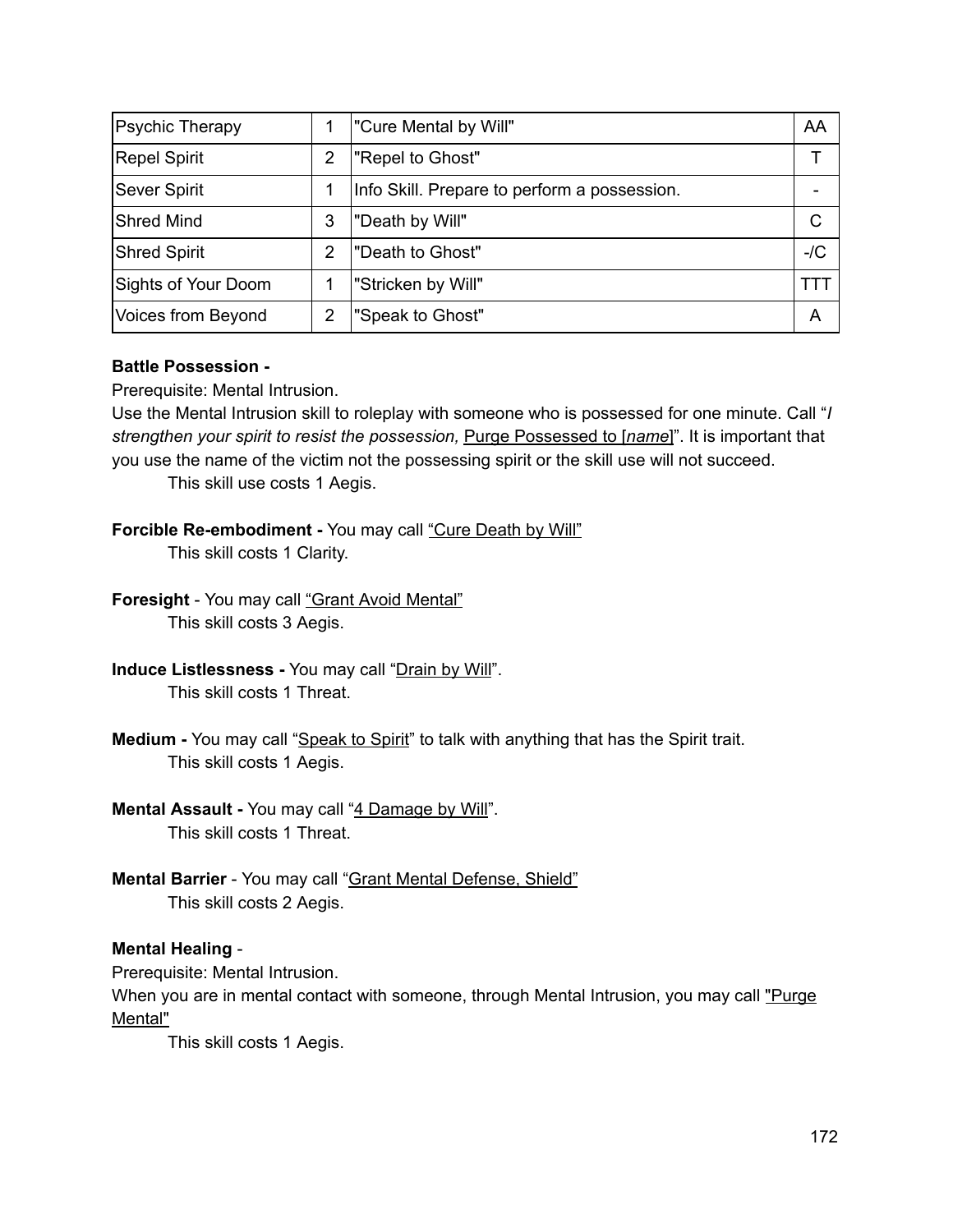**Mental Intrusion** You may attempt to initiate mental contact with another character. This is a purely roleplaying interaction and the target of the contact has full control over how it goes and may end it at any time. Because any sort of 'I am actually wandering your mental landscape' is hard to represent during play it is expected that, absent such a setup, the players will narrate their efforts as an in character commentary on their effort and save more complex interactions for other styles of events such as online roleplaying and between game actions.

#### **Mind Blast**

Prerequisite: Mental Assault. You may call "2 Damage to Self" then call "Double 6 Damage by Will" as an attack. Cost 2 Threat

#### **Mind Shield** You may call "Shield Will to Self" This skill costs 1 Aegis.

**Overwhelming Visions** You may call "Paralyze by Will". This skill costs 3 Threat.

#### **Possession**

Prerequisite: Currently hold a Possession Inflict Card.

You may call "Short Inflict Possessed" on another character. Hand them the Possession Card you are carrying, which represents part of your personality, or another possessing spirit, overshadowing the victim. They may choose how to roleplay these effects. The targets possession ends when they take a short rest. Once you have used this skill you can no longer call defenses against Mental Attacks until you have taken a Long Rest.

This skill costs 1 Clarity.

#### **Psychic Therapy**

Prerequisite: Mental Healing. You may call "Cure Mental by Will" This skill costs 2 Aegis.

**Repel Spirit** You may call "Repel to Ghost". This skill costs 1 Threat.

**Sever Spirit** *Info Skill* In game you are focusing and preparing to separate some or all of your spirit from your body. As your Info Skill submission you must provide Logistics with enough information to assist them in preparing a Possession Card representing part of your personality to inflict on a victim. If you provide the information needed as a between game action submission you will receive the Possession Inflict Card during check-in.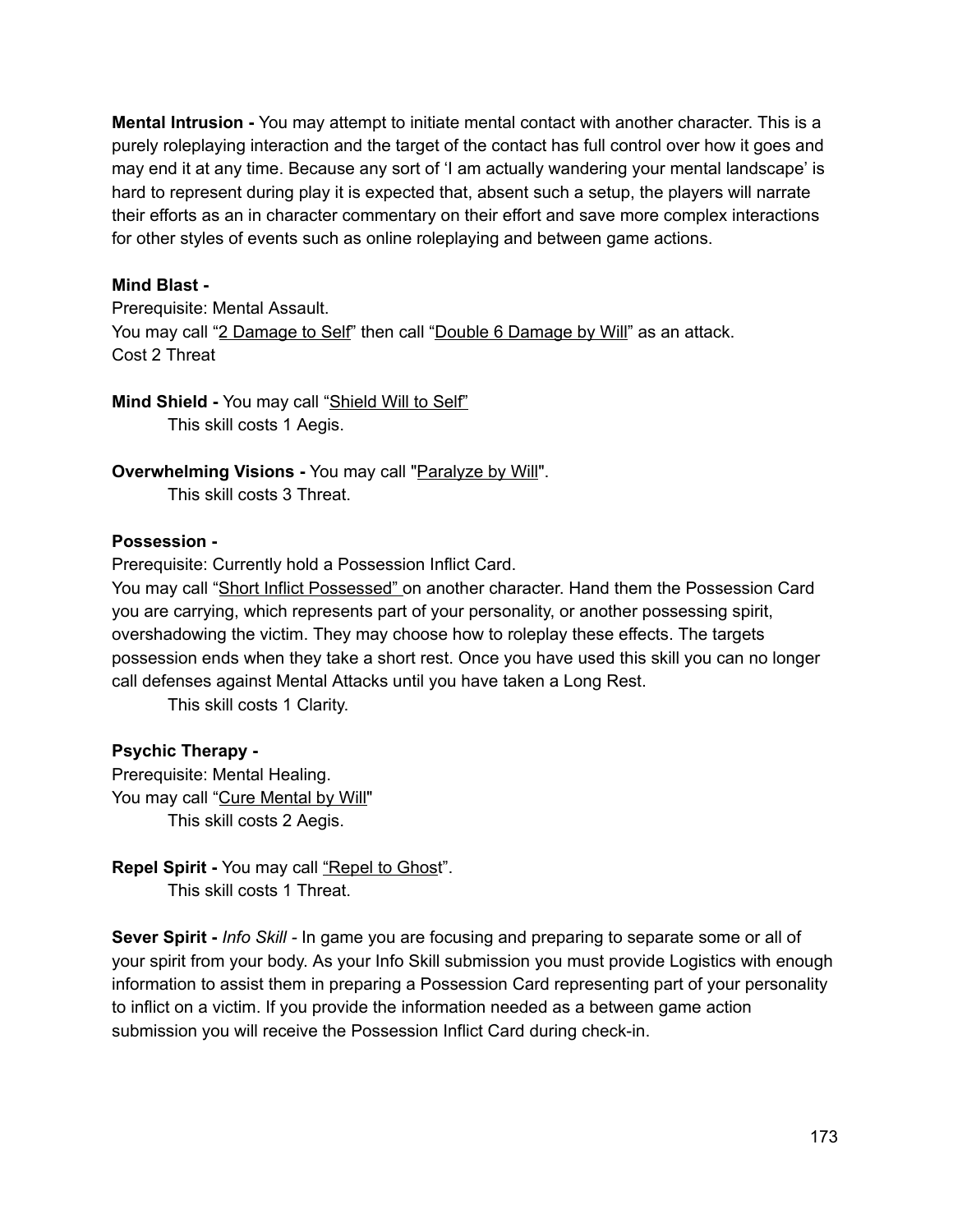#### **Shred Mind-**

Prerequisite: Mental Assault. You may call "Death by Will". This skill costs 1 Clarity.

**Shred Spirit - You may call "Death to Ghost".** First use free. Additional uses require 1 Clarity per use.

**Sights of your Doom** Prerequisite: Overwhelming Visions You may call "Stricken by Will". This skill costs 3 Threat.

```
Voices from Beyond - You may call "Speak to Ghost" but what they say is up to them.
       This skill costs 1 Aegis.
```
# **Deities**

It is unknown whether there are Deities in the world. But if there are, they are probably tied in to every part of how the world works. We know that the world has core concepts that always exist. Perhaps studying these will bring us greater insight.

# Domains of Power

There are some ideas which do not fit the existing aspects of magic but do resonate with the world. The core concepts that seem strongest are: Animal, Crafts, Creation, Destruction, Harvest, Healing, Law, Light, Magic, Plants, Shadow, War. What they are or how they can be used is unclear so far.

Your experiments so far are finding some combinations which seem to work well together: Light and Destruction, Shadow and Creation, Magic and Crafts, Healing and Harvest, Animals and Law, Plants and War.

What this means is not fully clear yet but research continues.

# Mental Contact

With the correct skills one character may attempt to initiate mental contact with another character. This is a purely roleplaying interaction and the target of the contact has full control over how it goes and may end it at any time by saying "Purge Mental Contact". It is delivered as a Touch casting.